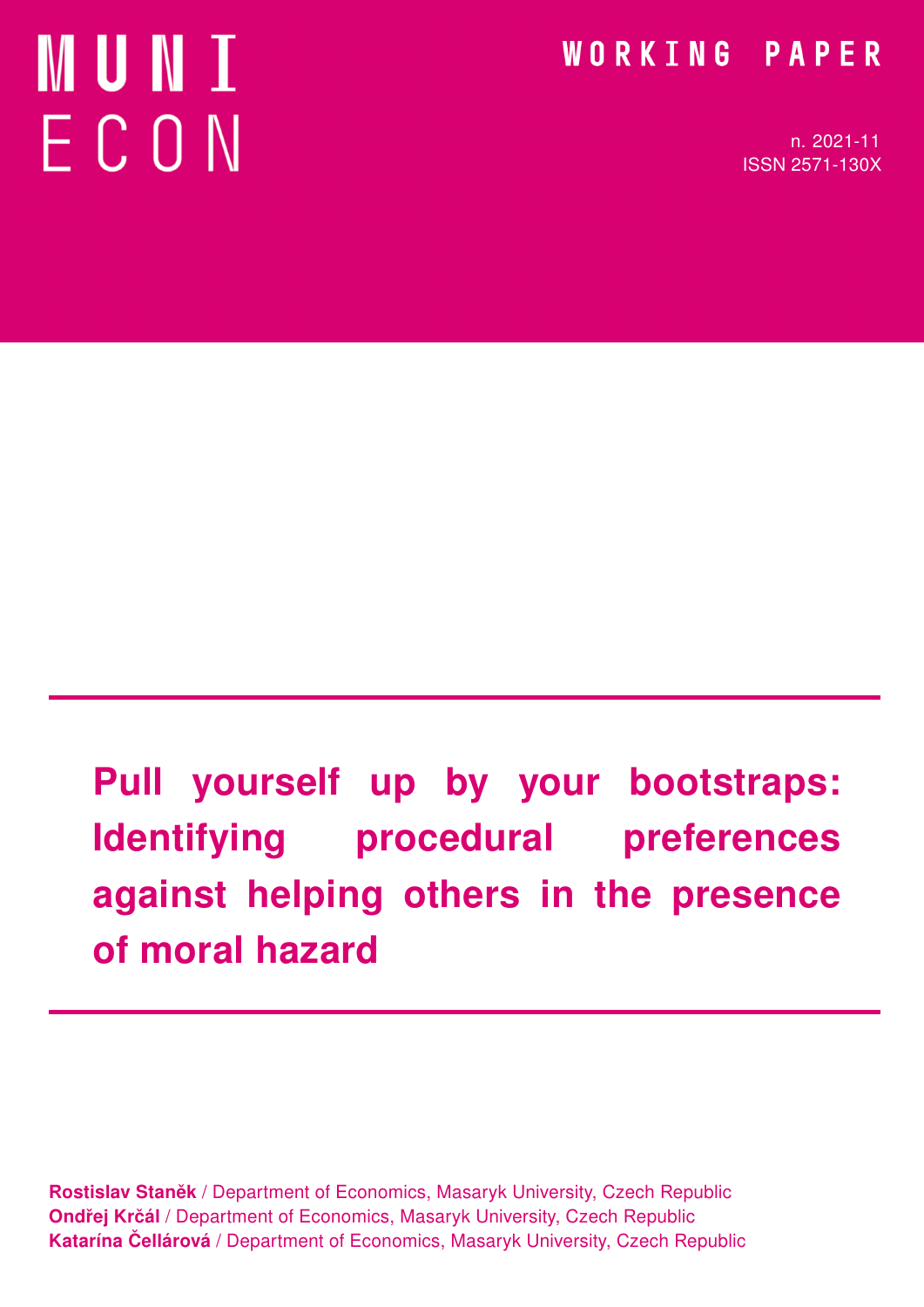# Pull yourself up by your bootstraps: Identifying procedural preferences against helping others in the presence of moral hazard

## Abstract

Governments and organizations often implement policies designed to help people in case of an undesirable event. Such policies can make the society better off, but they may also create moral hazard. We use a laboratory experiment to examine two questions. First, can discretionary decisions to provide assistance overcome the problem of moral hazard and lead to higher efficiency? Second, if so, will people prefer this discretionary procedure to the strict liability policy in which no assistance is provided? We find that the assistance is more ecient than the strict liability procedure. However, people still prefer the strict liability regime rather than assistance provision. We conduct additional treatments that show that this eect is not driven by the presence of the human discretion, nor by risk, loss or inequality aversion. This suggests that when moral hazard is a concern people have procedural preferences in favor of the strict liability regime.

Masaryk University Faculty of Economics and Administration

Authors:

Rostislav Staněk / Department of Economics, Masaryk University, Czech Republic Ondřej Krčál / Department of Economics, Masaryk University, Czech Republic Katarína Čellárová / Department of Economics, Masaryk University, Czech Republic

Contact: rostislav.stanek@econ.muni.cz Creation date: 2021-04 Revision date:

Keywords: Strict liability, Assistance, Procedural preferences, Experiment, Moral hazard JEL classification: C91, D90

Citation: Staněk, R., Krčál, O., Čellárová, K. 2021. *Pull yourself up by your bootstraps: Identifying* procedural preferences against helping others in the presence of moral hazard. MUNI ECON Working Paper n. 2021-11. Brno: Masaryk University.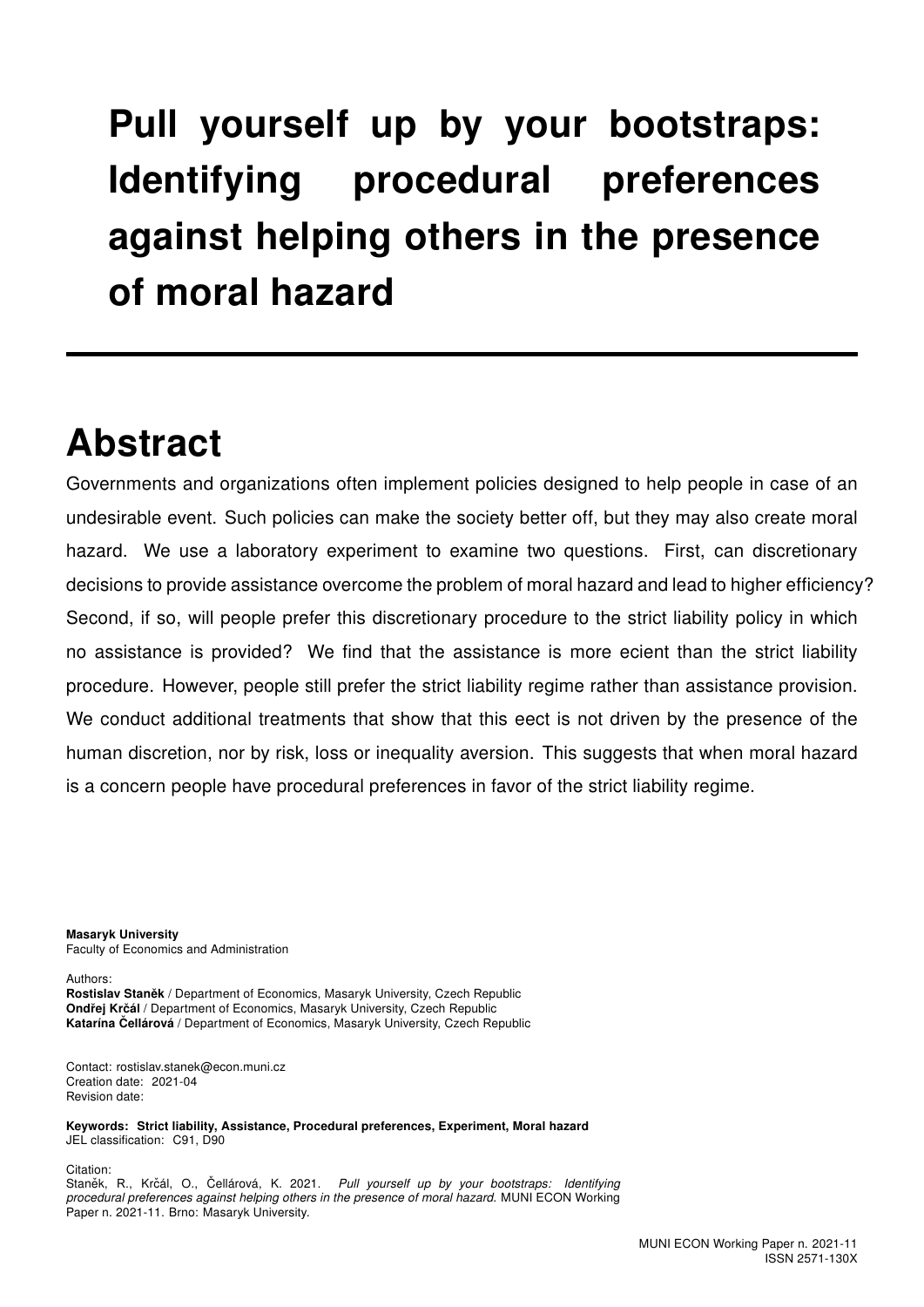### Pull yourself up by your bootstraps: Identifying procedural preferences against helping others in the presence of moral hazard

Rostislav Staněk<sup>a,∗</sup>, Ondřej Krčál<sup>a</sup>, Katarína Čellárová<sup>a</sup>

<sup>a</sup>Department of Economics, Masaryk University, Czech Republic

#### Abstract

Governments and organizations often implement policies designed to help people in case of an undesirable event. Such policies can make the society better off, but they may also create moral hazard. We use a laboratory experiment to examine two questions. First, can discretionary decisions to provide assistance overcome the problem of moral hazard and lead to higher efficiency? Second, if so, will people prefer this discretionary procedure to the strict liability policy in which no assistance is provided? We find that the assistance is more efficient than the strict liability procedure. However, people still prefer the strict liability regime rather than assistance provision. We conduct additional treatments that show that this effect is not driven by the presence of the human discretion, nor by risk, loss or inequality aversion. This suggests that when moral hazard is a concern people have procedural preferences in favor of the strict liability regime.

Keywords: Strict liability, Assistance, Procedural preferences, Experiment, Moral hazard JEL: C91, D90

<sup>∗</sup>Corresponding author

Email address: rostislav.stanek@econ.muni.cz (Rostislav Staněk)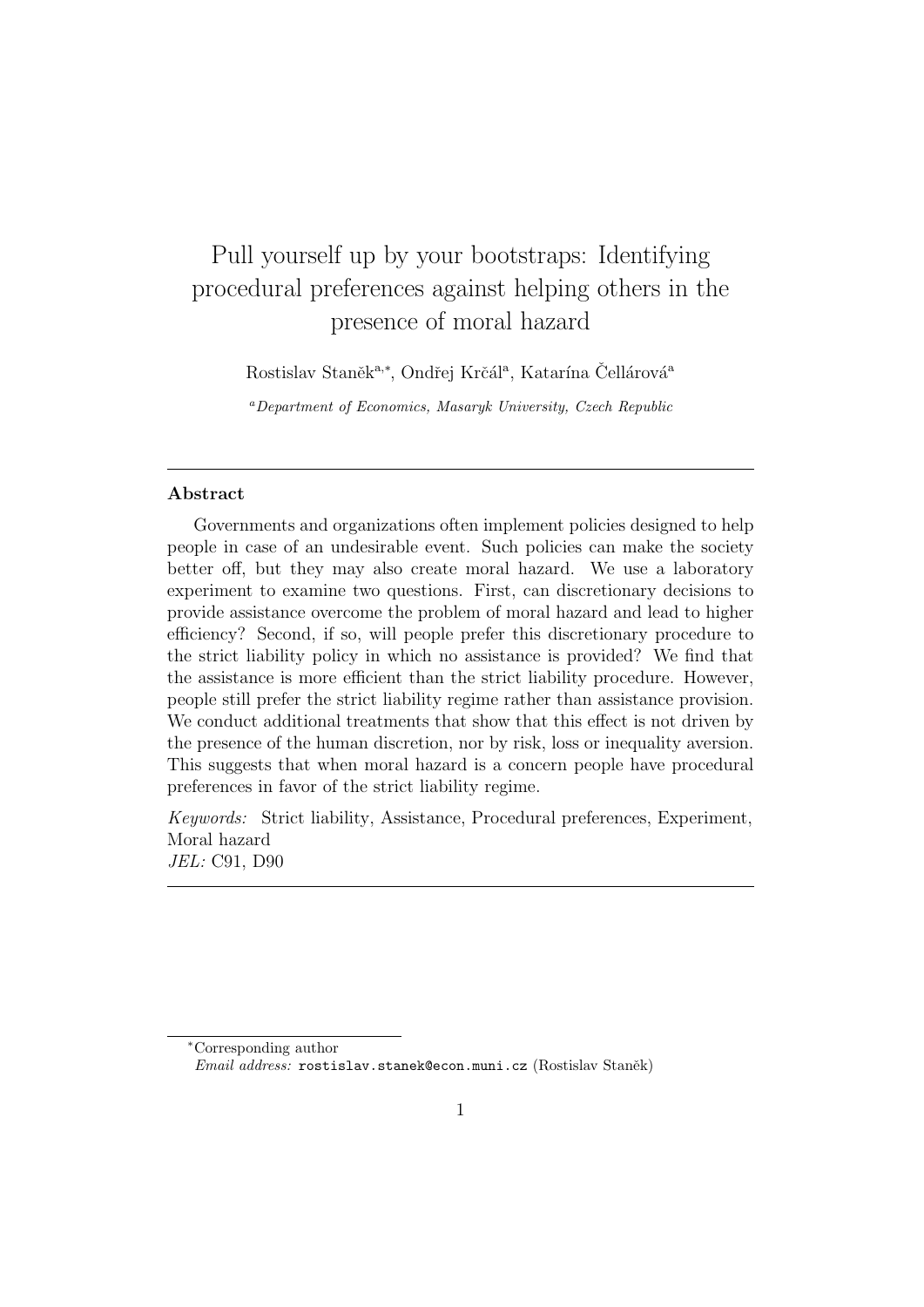#### 1. Introduction

This paper studies general preference for public provision of costly assistance to a person facing an undesirable event. We are interested in situations where the assistance is efficient (its benefits outweigh its costs) and where the effort taken to avoid the undesirable event is not observable. These situations are also characterized by moral hazard that may undermine incentives to take the unobservable precautionary measures (Ehrlich and Becker, 1972). Such situations are common and economically relevant. They include decisions to help people suffering from drug addiction (Doleac and Mukherjee, 2018) and HIV positive patients (Lakdawalla et al., 2006). They also include choices to reallocate work from one team member to another (Chan, 2016), to provide assistance to victims of natural disasters (Browne and Hoyt, 2000), or to bail out banks or companies (Farhi and Tirole, 2012).

We will use the following stylized example to guide us through this paper. Imagine a passenger arriving late at the airport. The airline faces the choice of whether to speed up her security procedures at a cost to other passengers or to have the passenger miss the flight. The late arrival of the passenger might be the result of bad luck (e.g. unexpected traffic problems) but it could also be due to negligence. Therefore, the airline's discretionary decision cannot be directly based on the level of precautions the passenger took. The discretionary decision to speed up the security procedures is likely to be efficient: the benefits of the passenger not missing the flight outweigh the costs. However, such choices also create moral hazard which could lead to an inefficient situation in which a high number of passengers arrive late.

This paper proposes an experimental design where the assistance may or may not lead to higher payoffs depending on the severity of the moral hazard problem. It introduces an effort-provision game with two regimes: strict liability and assistance. In strict liability, subjects sustain the costs created by insufficient effort or bad luck; in assistance, an official might transfer the costs to all the other participants according to a (vaguely stated) standard. In our guiding example, all passengers arriving late would miss their flight in strict liability. In assistance, the official (airline) would apply the standard to speed up the procedures of some passengers at a cost to the others.

We address two questions: First, we investigate whether the participants overcome the moral hazard problem so that assistance is more efficient in terms of monetary wealth than strict liability. Second, we test whether the participants' preferences for assistance or strict liability correspond to the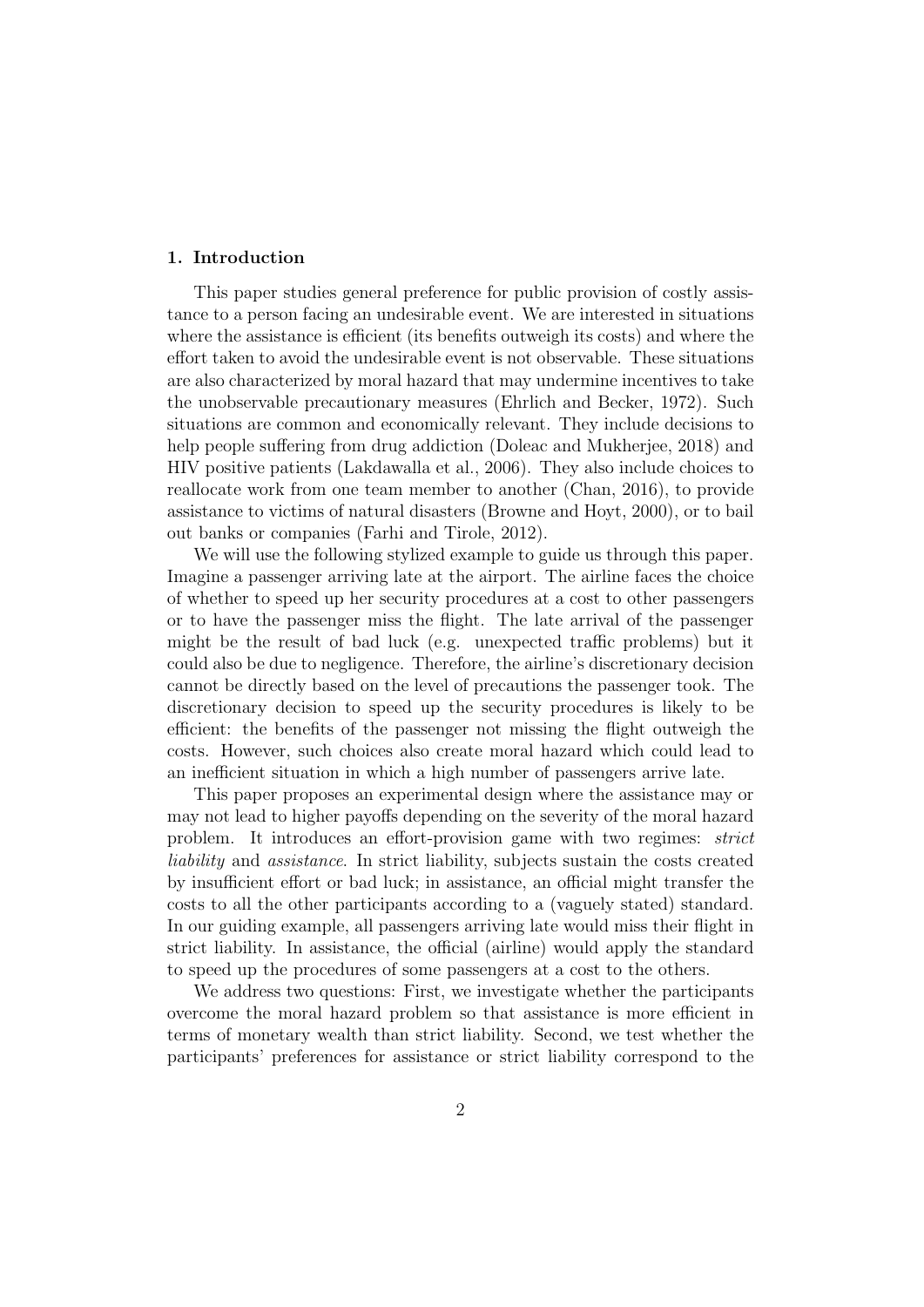respective monetary outcomes.<sup>1</sup> To answer these questions, each subject plays the effort-provision game in both regimes. We then let the subjects vote on which regime they preferred, and implemented the preferred regime in the last part of the experiment. The monetary efficiency of assistance in our design depends on the agent's compliance with the standard, specifying the optimal level of assistance depending on the imperfectly observed effort levels, and thus managing the moral hazard problem. We find that the monetary payoffs in the assistance regime are higher than in the strict liability regime, which means that the officials are able to enforce the standard and the moral hazard problem can be avoided. Despite this, the majority of participants voted for the strict liability regime and the preference for strict liability is confirmed by a discrete choice model which controls for payoff differences between the regimes.

Apart from the main treatment with a human official (HUMAN), we introduce two additional between-subject treatments to rule out some of the possible explanations for the preference for strict liability. This preference may be related to some more general behavioral mechanisms. People have a well-documented tendency to avoid situations in which another person determines their outcome. In a trust game, people require higher expected payoffs if there is any chance that they could be betrayed by a human opponent, compared to the equivalent game against a computer (Bohnet and Zeckhauser, 2004; Bolton and Ockenfels, 2010). In principal-agent experiments when people are asked to delegate decisions directly to someone else, they sacrifice monetary gain in order to make the decision themselves (Owens et al., 2014; Fehr et al., 2013; Bartling et al., 2014). In line with these results, the preference for the strict liability regime that our experiment reveals might be related to the presence of the human official in the assistance regime. In order to investigate this explanation, we conducted a NATURE treatment in which the human official is replaced by a known probability distribution taken from the officials' choices made in the sessions with human officials. We find that people still prefer strict liability over assistance, which means

<sup>&</sup>lt;sup>1</sup>This latter question is motivated by cases of assistance programs that generate opposition, which materializes in citizen protests or elections and often leads to such programs being limited or terminated. Such protests are often driven by people feeling that these programs are arbitrary and unfair; such resentment intensifies in times of economic hardship (see e.g. the description of opposition to the Moving to Opportunity program in Goering et al., 2003).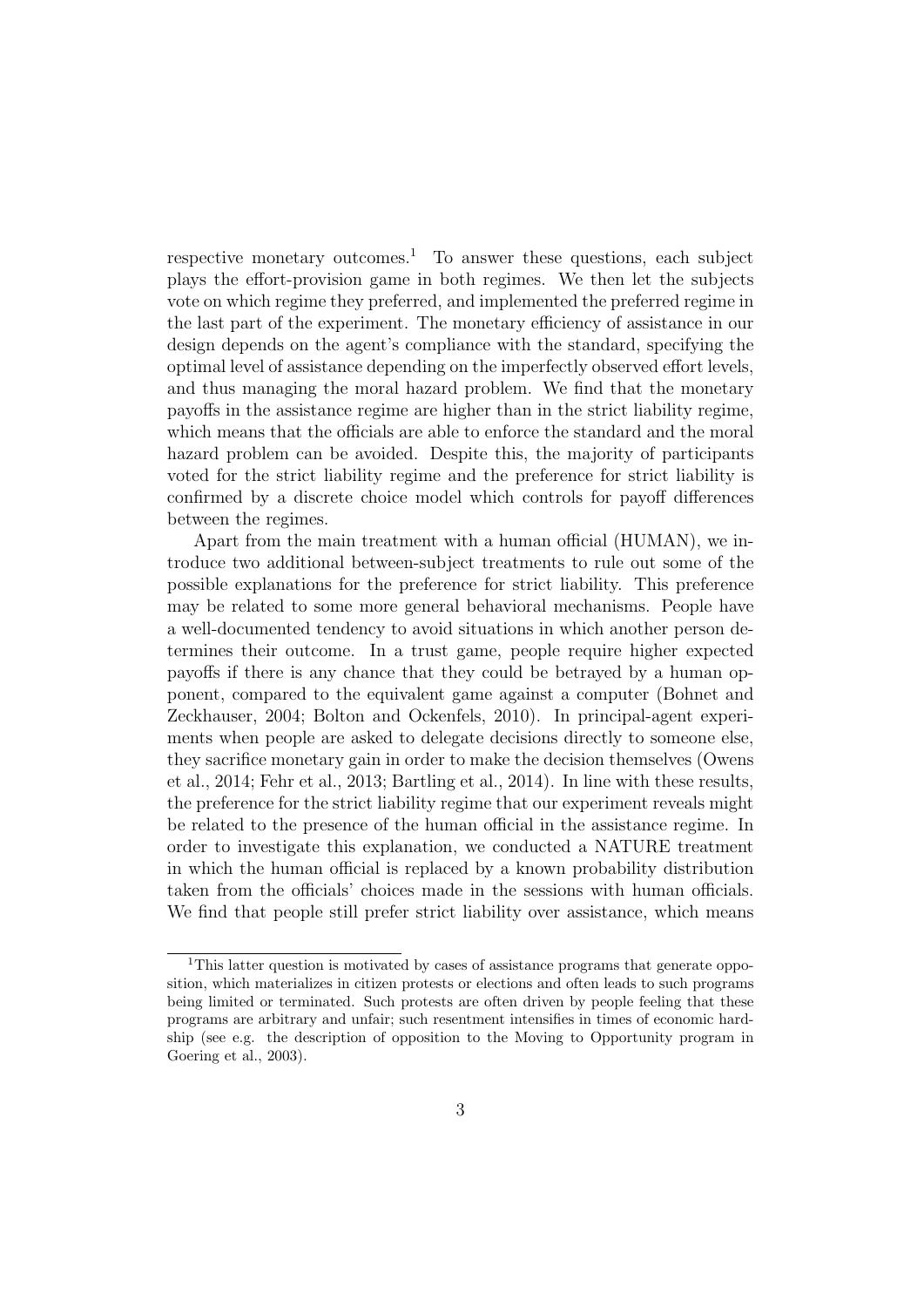the unpopularity of the assistance is not driven by the presence of a human official but by the liability assignment aspect of the procedure.

The preference for the assistance regime might also reflect differences in the distribution of round payoffs between these regimes: the payoffs in assistance have lower variance and fewer of them are negative. This might lead to preference for assistance if subjects are inequality, risk or loss averse. The CONTROL treatment generates the same payoff distribution for both regimes as in HUMAN and NATURE, but the subjects do not make any choices. The preference for strict liability is no longer present, which shows that this result is not driven by risk aversion, loss aversion or inequality aversion.

These findings about the preference for strict liability are in line with recent literature on *procedural preferences* showing that individuals value institutions and procedures for their intrinsic value. Most of this literature makes use of pie-splitting games to show that people prefer procedures that provide fair randomization over unequal outcomes (Bolton et al., 2005; Karni et al., 2008), or guarantee a kind distribution of outcomes (Sebald, 2010). Our finding, however, seems to be driven by so-called purely procedural preferences, i.e. preferences for procedural properties unrelated to payoffs or outcomes (Chlaß et al., 2019). Chlaß et al. (2019) documents that people consider procedural simplicity, efficiency, and distribution of the decision and information rights in their choices. In line with the notion of purely procedural preferences, Sausgruber and Tyran (2014) showed in a laboratory experiment that people prefer uniform taxes over discriminatory taxes that are equally efficient and produce the same expected outcomes. We contribute to this literature by showing that the contradiction between efficiency and preferences also applies in the case of (public) assistance in situations fraught with moral hazard. Moreover, we find that preference for the strict liability regime is correlated with deontological attitudes<sup>2</sup>. We interpret that correlation as suggestive evidence that the voting decision in our experiment reflects the discrepancy between efficiency and a norm that everyone should be fully liable for their own losses.

Our paper is also related to the literature on moral hazard problems in

<sup>2</sup>People with deontological attitudes judge an action based on whether that action is right or wrong under a set of rules, rather than based on the consequences of the action.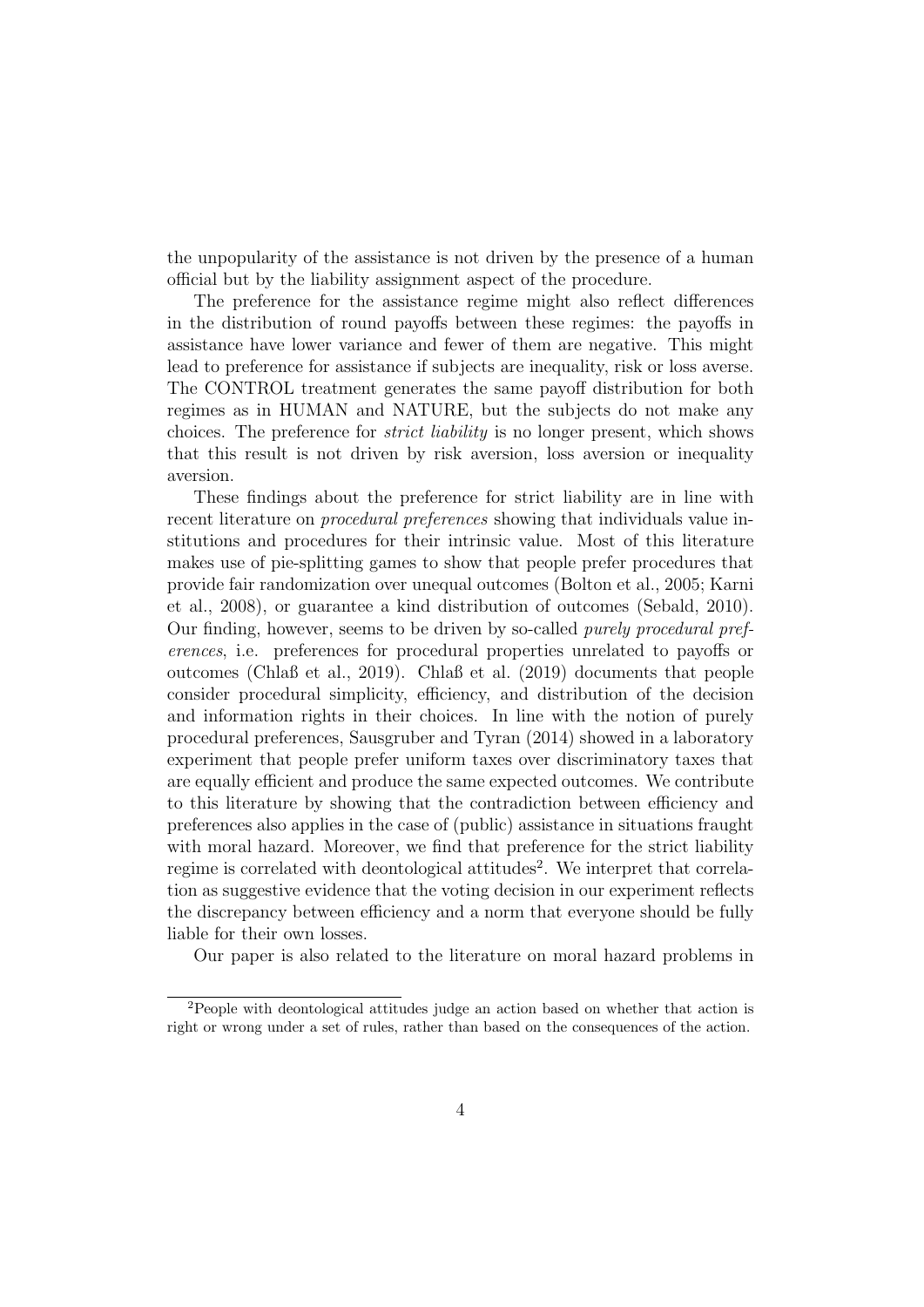loss-sharing situations.<sup>3</sup> Besides one empirical study that documents the existence of moral hazard problems in many real-world contexts, there have been a small number of laboratory experiments examining the effects of loss-sharing on loss-reducing investment (Füllbrunn and Neugebauer, 2013; Mol et al., 2020), choice of risky lotteries (Bixter and Luhmann, 2014) and overtreatment at a credence good market (Huck et al., 2016). The experiment presented by Füllbrunn and Neugebauer (2013) is the most closely related to the current study. They consider a situation in which participants can make an investment in order to avoid losses. The experiment includes a full liability treatment, in which participants are fully liable for their loss, and a limited liability treatment in which the losses are shared equally within a group. They find that limited liability leads to lower loss-avoidance investment, however any efficiency comparison in their experiment would be trivial because individual preferences are fully aligned with social welfare in the full liability treatment. Unlike Füllbrunn and Neugebauer (2013), we study a situation in which loss-sharing is not given by a rule known in advance, but rather it depends on human discretion guided by a vaguely stated standard. Moreover, we focus on situations in which providing loss coverage has direct benefits in terms of social welfare. We contribute to the literature by investigating whether losses caused by a decrease of loss-avoidance effort outweigh the direct benefits of loss coverage.

Our experiment also resembles the determination of liability in tort law models with unilateral accident (Shavell, 2007). These models assume that the overall value of the loss does not depend on the assignment of liability. Our experimental design, on the other hand, follows the assumption that the loss is larger when the agent has to cover it by himself. Given the lack of real-world data, several experiments have been conducted to examine the relative advantages of strict liability rules and negligence standards. These papers have focused primarily on the effects of strict liability and negligence on effort levels (Kornhauser and Schotter, 1990; Angelova et al., 2014; Deffains et al., 2019). The experiment we present in this paper is different from these contributions both in terms of its aim and the experimental design. Our experimental design contains a human decision-maker in the role of an

<sup>3</sup>Note that our problem differs from the large literature on moral hazard in teams (Holmstrom, 1982). In teams, shirking behavior is pervasive since individual effort levels are substitutes and team members are paid according to their aggregate effort. In our case, individual effort levels are not substitutes and cannot be aggregated.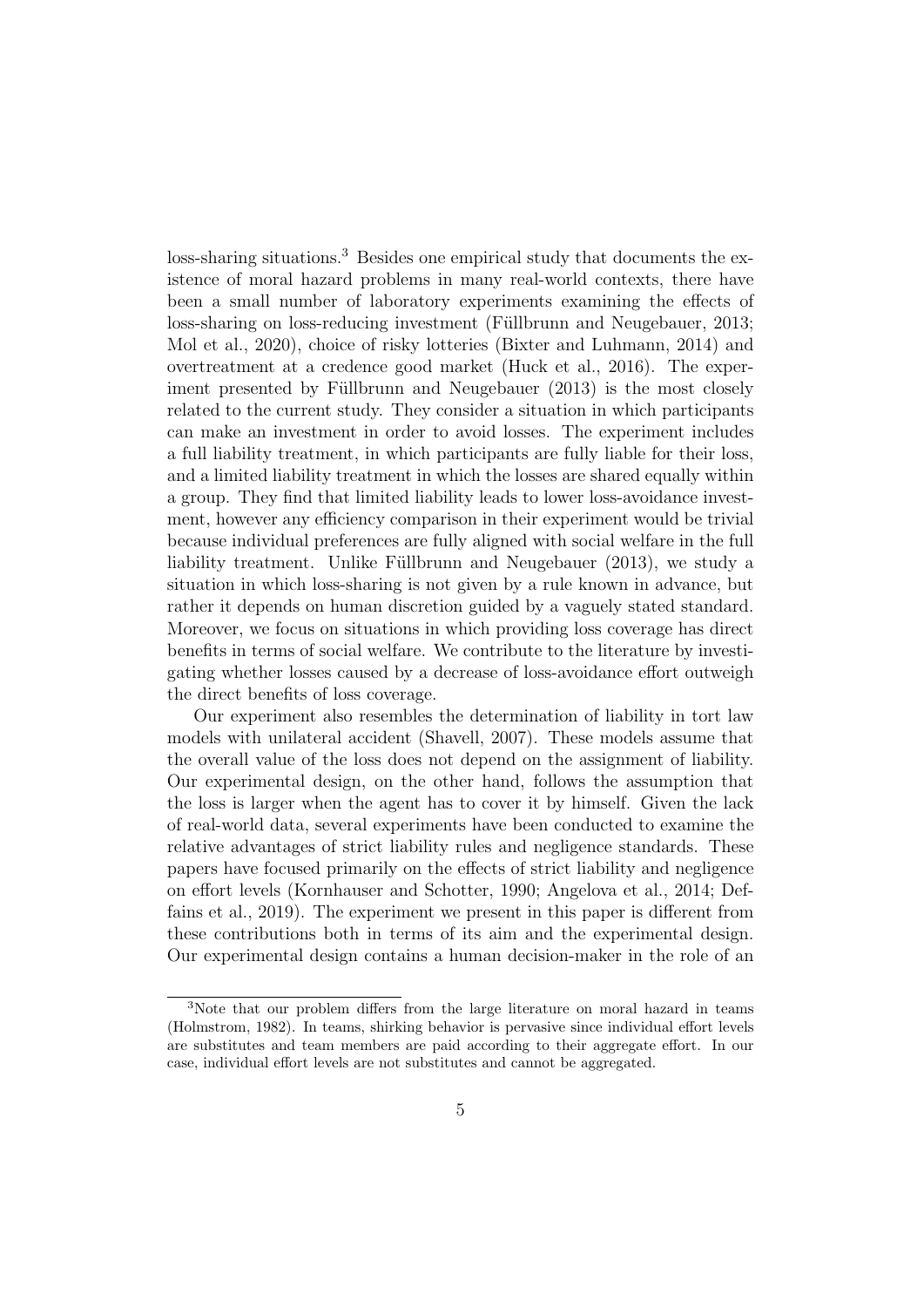official. This is motivated by i) standards being by definition general and needing to be interpreted; ii) our focus on moral hazard, where we investigate whether human officials are able to credibly enforce the given standard. We contribute to the literature by providing evidence that ranking different liability rules based on revealed preferences does not coincide with ranking based on monetary payoffs.

The rest of this paper is structured as follows: Section 2 introduces the theoretical framework. Section 3 presents the experimental design and procedures and formulates the hypotheses tested by the experiment. Section 4 describes the data generated by the experiment. Section 5 presents the results and section 6 provides a short discussion of the results.

#### 2. Theoretical framework

Our experiment consists of an effort provision game and a voting procedure. The effort provision game has two regimes: strict liability and assistance. These two regimes are played in the first two stages of the experiment. Voting in the third stage determines which regime will be played in the final stage. This design enables us to answer our research questions by comparing the efficiency of these regimes and preferences for them. The rest of this section discusses the theory related to our research questions.

#### 2.1. Efficiency of regimes

First, we present the effort-provision model and compare the efficiency of the strict liability and assistance regimes. The agent chooses the effort level e. The effort is costly and the monetary costs are given by the function  $c(e)$  which is increasing and non-concave, i.e.  $c'(e) > 0$  and  $c''(e) \geq 0$ . Bad luck b is a random variable with support  $[-b, 0]$  and probability distribution function  $f(b)$  which is increasing,  $f'(b) > 0$ . The effort level and bad luck determine whether the outcome is bad or good. A bad outcome occurs if the sum of the effort and bad luck falls below the threshold T, i.e.  $b + e < T$ . In our guiding example,  $e$  is the effort expended to arrive at the airport in time, such as getting up early, using more secure means of transport, etc. Bad luck can take many forms, such as the passenger facing unexpected traffic problems. The natural situation in which the passenger misses their flight unless assistance is provided constitutes the threshold.

Only the sum  $b + e$  is observable to the third party. The effort itself e is not observable. If the bad outcome happens, there is a loss that needs to be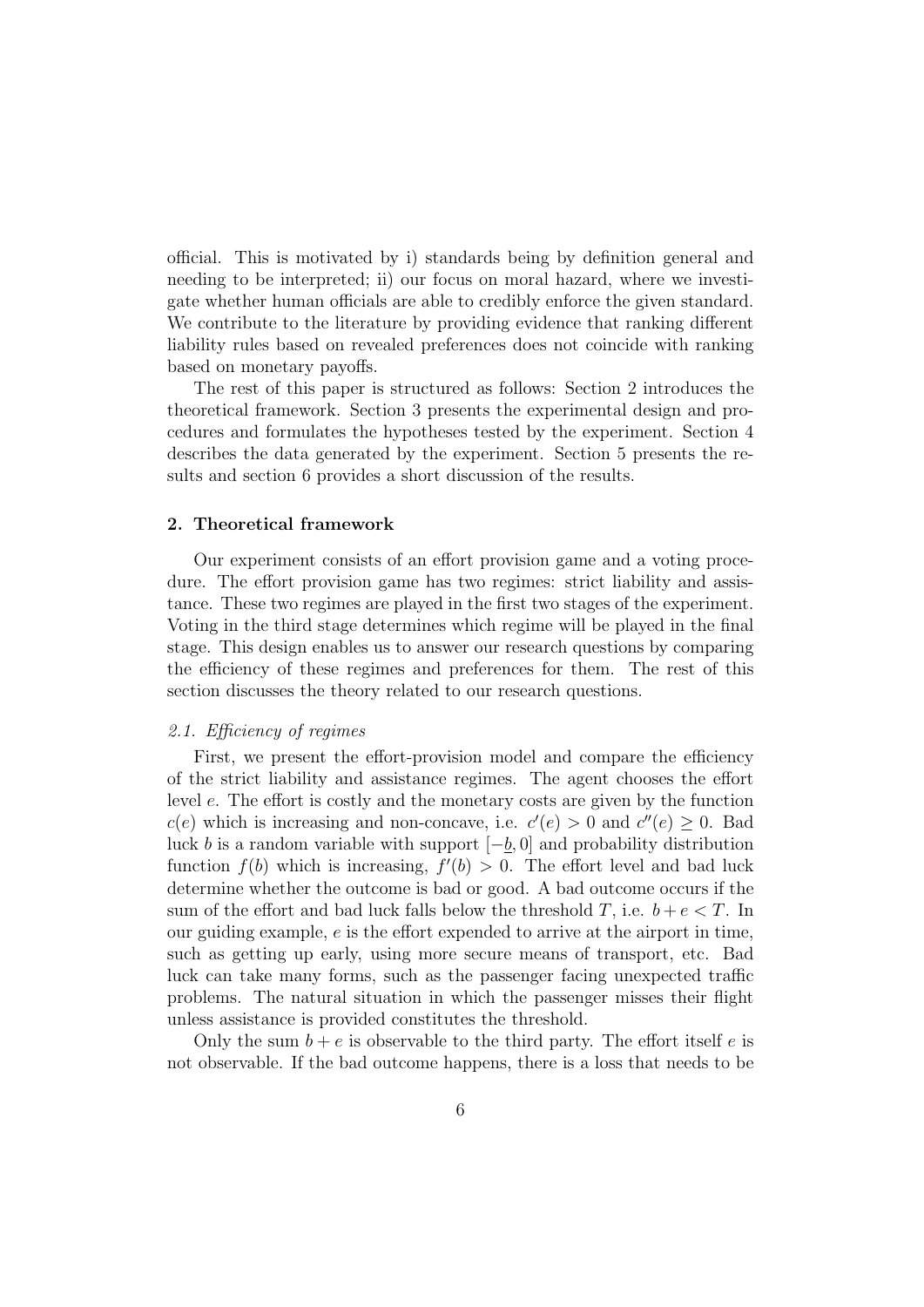covered. The loss can be covered by the agent or by the society (other agents in the group). In the former case the value of the loss is  $L_A$ , in the latter case it is  $L_S$ . We assume that  $L_A > L_S$ , which represents that the society as whole is better off if the loss is covered by others.<sup>4</sup> In our example, the airport personnel observes late arrival, but usually cannot verify to which extent the situation was caused by negligence or bad luck.  $L_A$  is the loss resulting from a missed airplane, while  $L<sub>S</sub>$  would be the extra waiting time or other inconveniences or risks caused by speeding up the security check.

The regimes differ in the way the liability for the loss is assigned. Under the strict liability regime, the responsible agent always pays the loss. The assistance regime is complemented by a standard which states that the loss will be paid by the agent if he did not exert sufficient effort to prevent the loss. A benevolent official decides whether this requirement was met. The official can observe  $e + b$ , which we call observable effort. In our guiding example, the observable effort could be the arrival time of the passenger coupled with the general traffic situation known to the official.

The welfare function in this modelling framework is given by the negative value of total monetary costs

$$
-Pr(b + e < T)l - c(e).
$$

It comprises of three elements: i) the probability that the total effort falls below the threshold  $Pr(b + e < T)$ ; ii) the loss l which is paid by the agent or society  $l \in \{L_A, L_S\}$ ; iii) the costs of exerting effort  $c(e)$ .

We provide the solutions of the model under four different conditions: strict liability regime (SL), assistance without commitment (A), assistance with commitment (AC) and first-best solution (FB); and we compare their welfare consequences. In the strict liability regime, the loss is always paid by the agent. The agent chooses the effort level  $e^R$  in order to minimize the expected loss and effort costs. In the assistance regime with commitment, the official first chooses the standard D. If  $D < e + b < T$ , the official lets the society to cover the loss. In the second stage, the agent chooses the optimal effort level  $e^{AC}$ .

Note, that a benevolent and myopic official does not have to be willing to enforce the standard D. The problem is that enforcing a standard is

<sup>&</sup>lt;sup>4</sup>When the losses are equal  $L_S = L_A$ , the first-best solution can be achieved by a simple strict liability regime.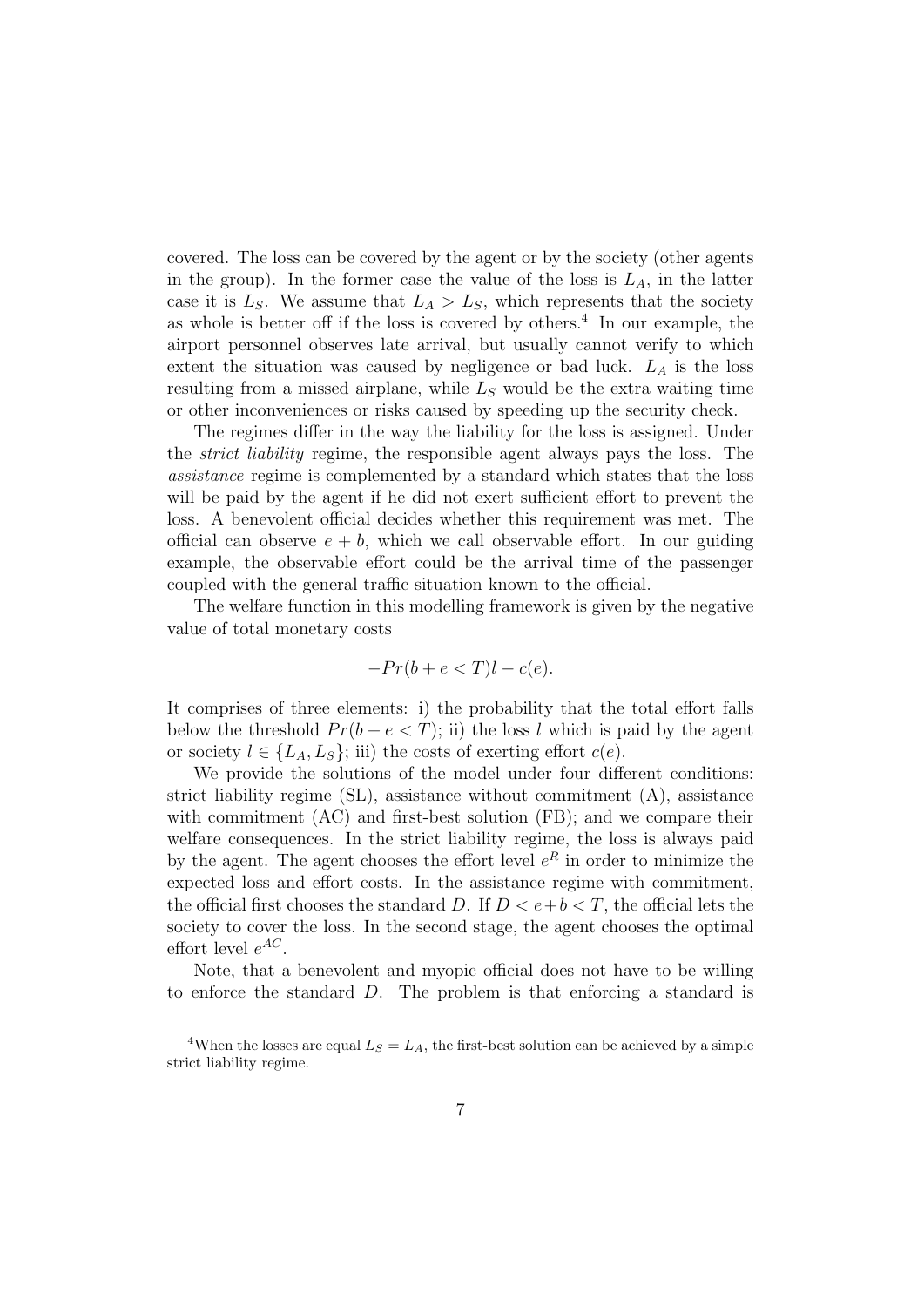dynamically inconsistent in a one-shot game. Once the effort decision is made and effort costs are sunk, the official is tempted to deviate from the standard and let the society pay for the loss even if the observable effort falls below D. The agent realizes this dynamic inconsistency, resulting in zero effort. This situation is labeled as assistance regime without commitment. First-best solution provides a welfare benchmark by choosing both variables l and e to maximize the welfare function.

The following proposition provides comparison of the effort and welfare levels in these four situations. The proof and details of calculations are to be found in the Supplementary material.

Proposition 2.1. The effort levels under the different regimes rank as fol- $\frac{1}{2}$  lows  $e^A < e^{AC} \leq e^{FB} < e^{SL}$ . The welfare under the different regimes rank as follows  $W^A < W^{SL} < W^{AC} < W^{FB}$ .

Table 1 provides the equilibrium predictions given the parameters of the model used in our experiment (see Section 3).

|                                    |     |                             | Solution     |    |
|------------------------------------|-----|-----------------------------|--------------|----|
|                                    |     | SL AC                       | A            | FB |
| Effort levels (purchased tokens) 4 |     |                             |              |    |
| Bad outcome probability            |     | $0.14$ $0.38$ $0.74$ $0.38$ |              |    |
| Welfare (expected payoff)          | 86. |                             | 88 84.5 91.5 |    |

Table 1: Equilibrium predictions

In the experiment described in Section 3, the official is either allowed to provide assistance, i.e. to transfer the loss to other agents, or is not allowed to help. We call these two experimental regimes assistance and strict liability, respectively. While the strict liability experimental regime corresponds closely to the theoretical SL regime, the assistance choices of the officials and the reactions of the agents determine whether the outcomes of the assistance regime more closely resemble those of the theoretical AC or A regimes. The officials are instructed to assist those who are reasonably close to the threshold derived from the AC regime. We expect the agents to follow the instructions and thereby avoid the moral hazard problem and achieve outcomes close to those predicted in the AC regime. This leads to our first hypothesis: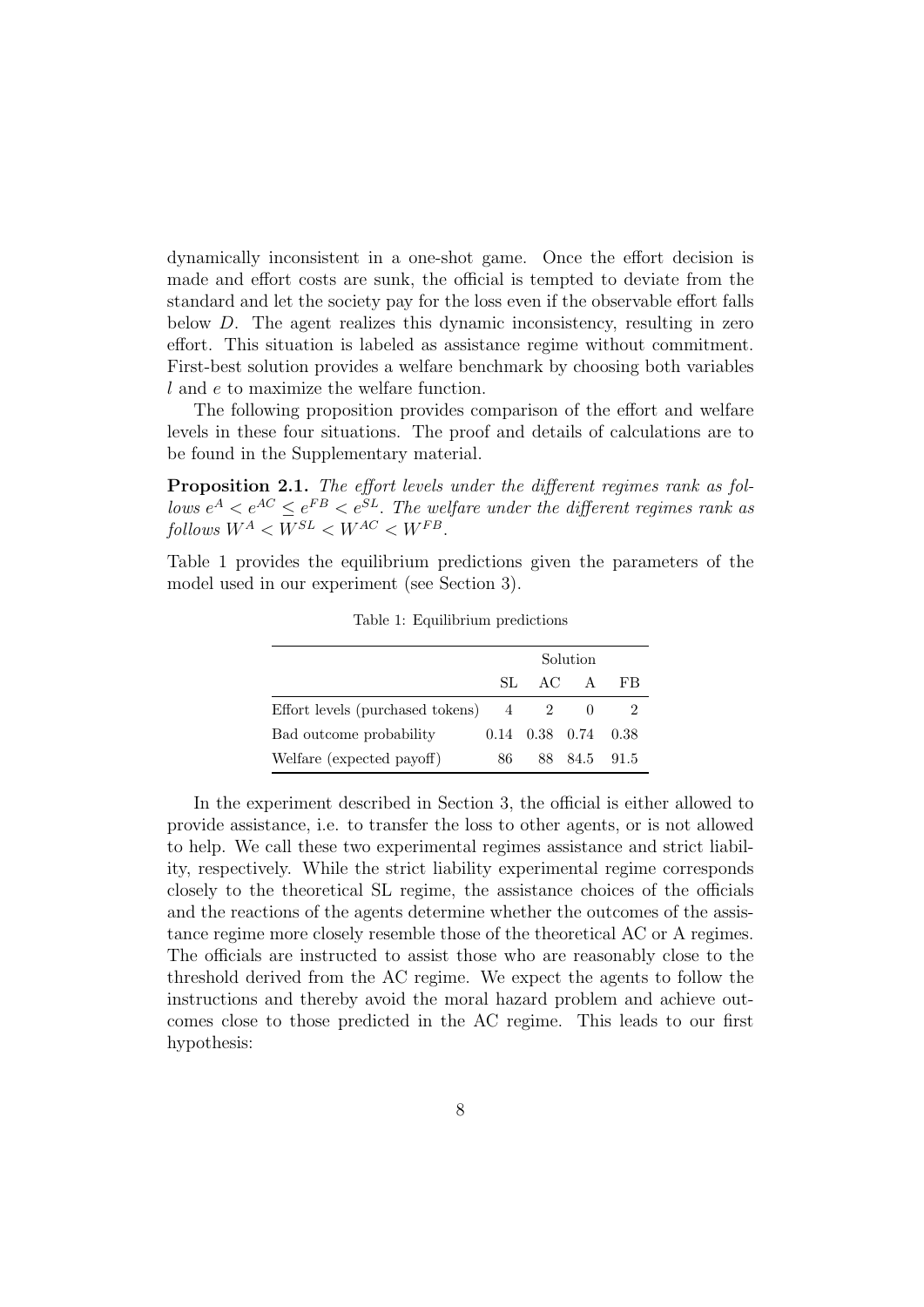Hypothesis 1: Effort, measured by purchased tokens, is lower in assistance than in strict liability.

The model predicts that if agents reduce the level of effort and the officials follow the instructions, AC will lead to higher monetary payoffs than SL. This generates our second hypothesis.

Hypothesis 2: The average monetary payoff is higher in assistance than in strict liability.

#### 2.2. Preferences for regimes

Preferences between the experimental regimes of strict liability and assistance are elicited in the voting stage, where agents (not officials) vote on which of the regimes should be played in the final stage. We believe that there are several compelling reasons why, controlling for the differences in monetary payoffs, people will prefer strict liability to assistance. We therefore formulate the following conjecture about the outcome of the voting decision:

Conjecture 1: Conditional on monetary payoffs, agents prefer strict liability over assistance.

The rest of this section discusses possible explanations for the preference for strict liability as well as treatments that allow us to differentiate among them. Preference for strict liability might be driven by the presence of a human official. Ambiguity-averse subjects might want to avoid ambiguity related to the official's discretionary power to determine the outcome or they might feel betrayed if they comply with the standard and the official makes them liable for the loss. To rule these concerns out, we compare the results of the HUMAN treatment, in which the official is a human subject, with those of the NATURE treatment, which is identical to HUMAN in all aspects except that the official is played by a computer program. The computer decides according to a function that defines the probability that the loss is paid by other members of the group conditional on the observable effort. The value of probabilities was established as the fraction of choices in which the group members had to pay for the loss in the HUMAN treatment sessions. The decisions made by nature therefore mimicked the decisions of our human officials. The probabilities are presented in Table 4, and the subjects were informed about the values of these probabilities in the instructions.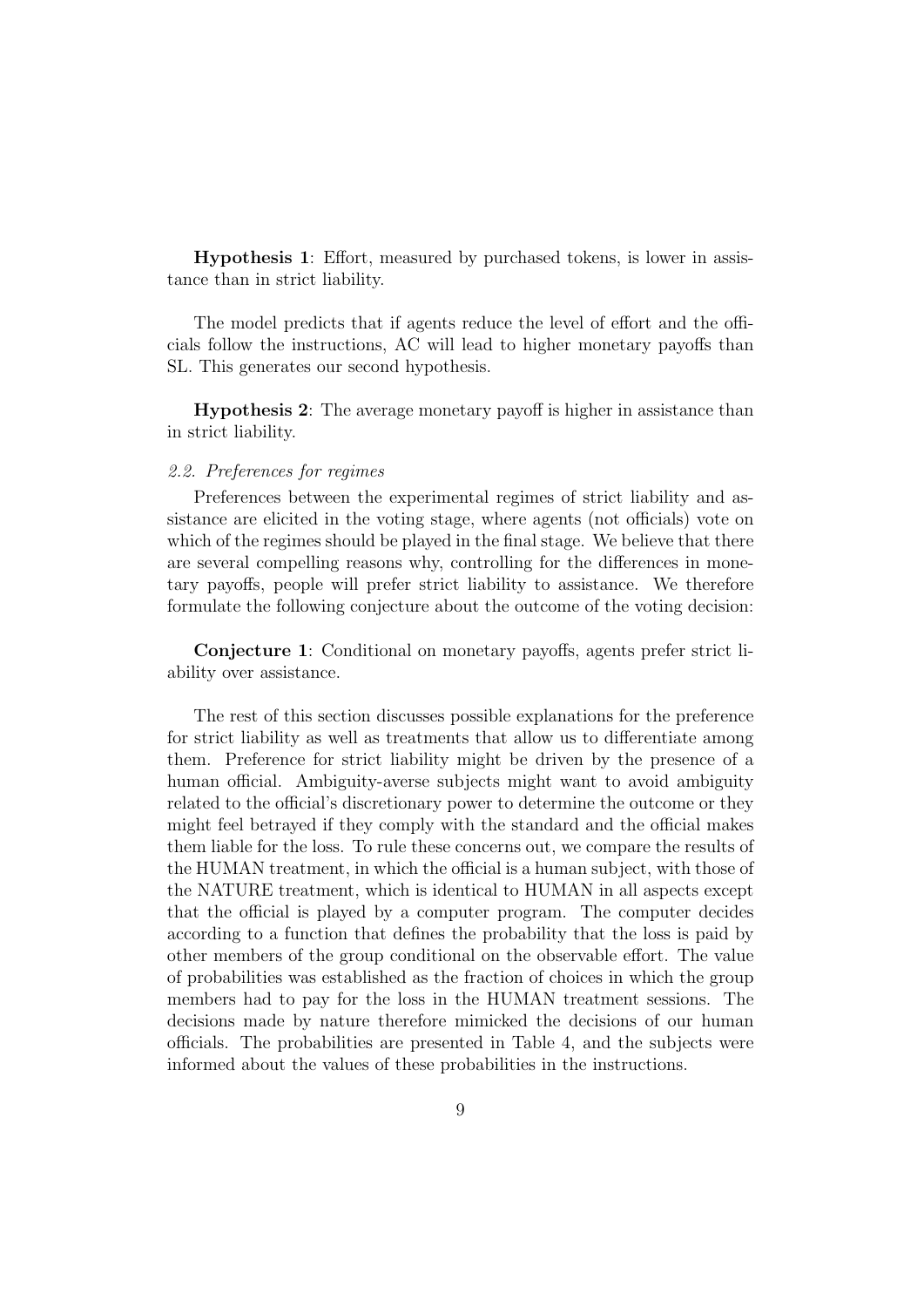Preferences for strict liability might also result from different distributions of payment in the first stages of the experiment, which consist of 15 rounds each. More specifically, in assistance, subjects are more likely to have negative payoffs and the variance of those payoffs is higher than in strict liability (see Figure 1 for the distribution of payoffs in our experiment). This might lead to a preference for strict liability if subjects are loss, risk, or inequality averse.<sup>5</sup> To address these concerns, we introduce an additional treatment called CONTROL, which is similar to the NATURE treatment but with one difference: subjects do not choose the effort. Instead, the number of purchased tokens is generated by the computer from the empirical distribution of purchased tokens in the NATURE and HUMAN treatments. This treatment exogenously generates the same distribution of payoffs.

Suppose the NATURE and CONTROL treatments exclude ambiguity or betrayal aversion created by official's discretionary choices, and loss, risk or inequality aversion due to the different distribution of payoffs among agents. The preference for strict liability may then be due to several other aspects of the procedure. As the CONTROL treatment rules out any reasons related to differences in expected payoffs and, ex-ante, agents expect the same equilibrium payoff in both treatments, such a preference cannot be the result of a preference for equal expected payoffs (Bolton et al., 2005; Karni et al., 2008). Next, we will discuss some of the purely procedural preferences (Chlaß et al., 2019) that might explain preference for strict liability in this situation. Note that our design does not enable us to differentiate among these explanations.

The strict liability procedure seems superior in terms of several purely procedural concerns, as discussed in Chlaß et al. (2019):

• *Transparency:* Assistance is less transparent because of the anonymized information about the round results. Agents in assistance are thus not perfectly informed about who suffered a loss and was given assistance in the previous rounds of the game. In strict liability, agent also don't know who suffered loss, but the lack of transparency in the assistance regime seems more important because it affects the payoff to all other agents.

<sup>&</sup>lt;sup>5</sup>As we discuss in the subsequent section, agents receive anonymized information about other agents' payoffs, so they are not able to calculate the total payoff to other subjects (in all 15 rounds). Inequality aversion might not be an issue here if they do not expect the other subjects' payoffs to differ substantially from theirs.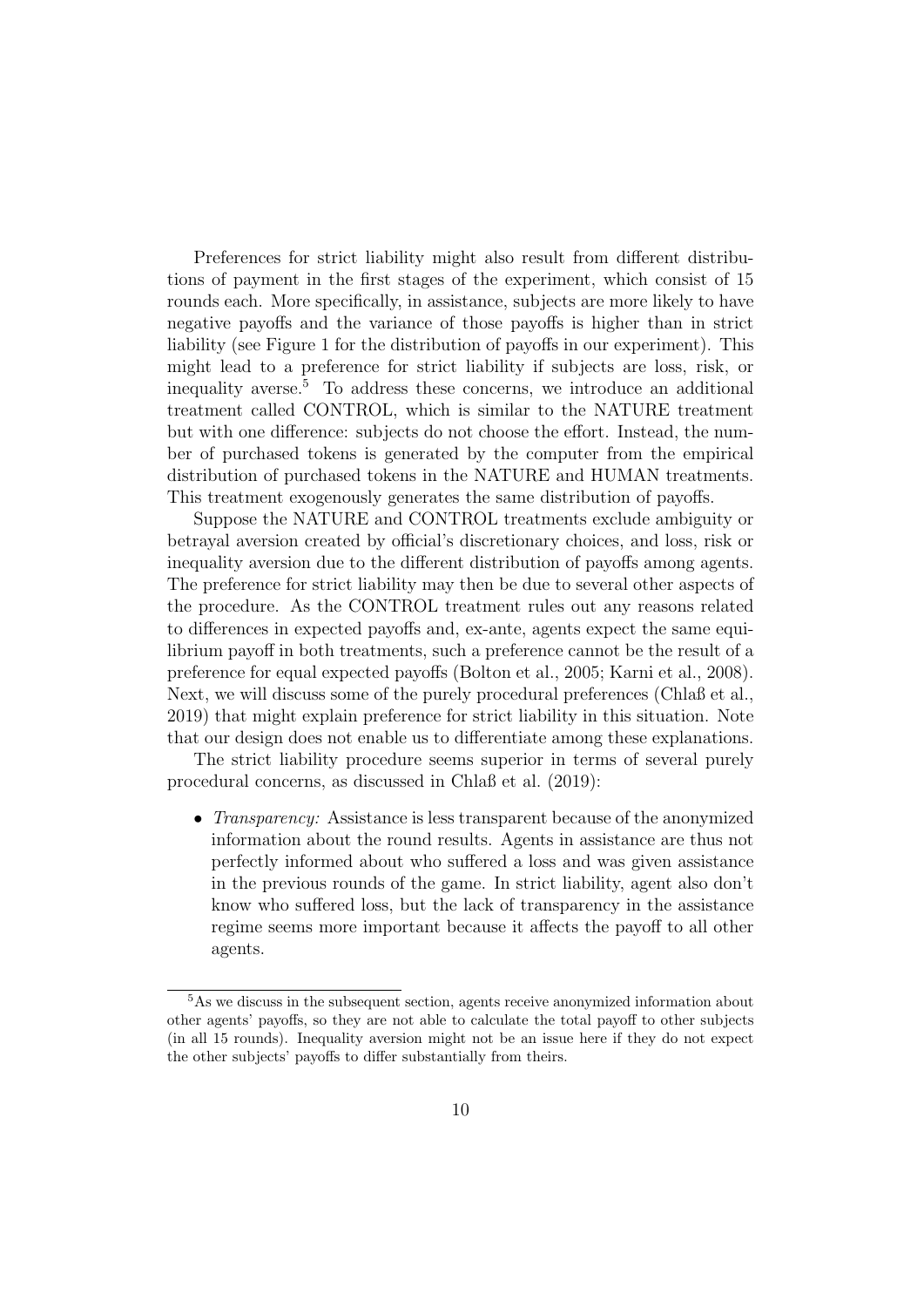- *Inequality in information:* While agents have equal information in both regimes, the official has better information in assistance and worse (no) information in strict liability. If agents prefer to have the information advantage, they will prefer strict liability.
- *Simplicity*: The strict liability procedure is simpler because agents do not need to take the official's choice into account.

Since Chlaß et al. (2019) categorize information transparency and inequality as ethical concerns, we check the ethical component of the preference for strict liability (analogously to Chlaß et al. (2019)) by correlating it with a consequentialist scale (Robinson et al., 2015).

In addition to the purely procedural concerns covered by Chlaß et al. (2019), agents might dislike their payoffs being reduced because of other agents' possible negligence. This preference is in line with the attribution hypothesis by Blount (1995). Blount's experiment shows that minimally accepted offers in an ultimatum game were higher when the proposal was made by a participant than when the proposal was selected by a random draw. Analogically, the low payoffs in certain rounds of the assistance regime could be linked to deliberately negligent choices by other agents.

#### 3. Experimental procedure

Subjects are randomly matched into groups of five. Four subjects are given the role of agents, and one subject has the role of the official. The matching remains fixed during the whole experiment in order to strengthen the learning effect. The experiment consists of four stages: the strict liability regime, the assistance regime, the voting stage, and the final stage.

The strict liability regime has 15 periods. The officials are inactive: they do not make any decisions, and they do not get any feedback about the other agents' behaviour. At the beginning of each period, agents are endowed with  $140 \text{ CZK}^6$  and 6 tokens. The subjects know that zero to six tokens can be lost according to a predetermined probability distribution. The probability distribution is presented in Table 2. Agents have the opportunity to buy

 ${}^{6}$ At the time of the experiment, 1 USD was equivalent to 22 Czech Crown (CZK) and 1 EUR was equivalent 25 CZK. A standard wage of an hour of unqualified student labour was approx. 100 CZK.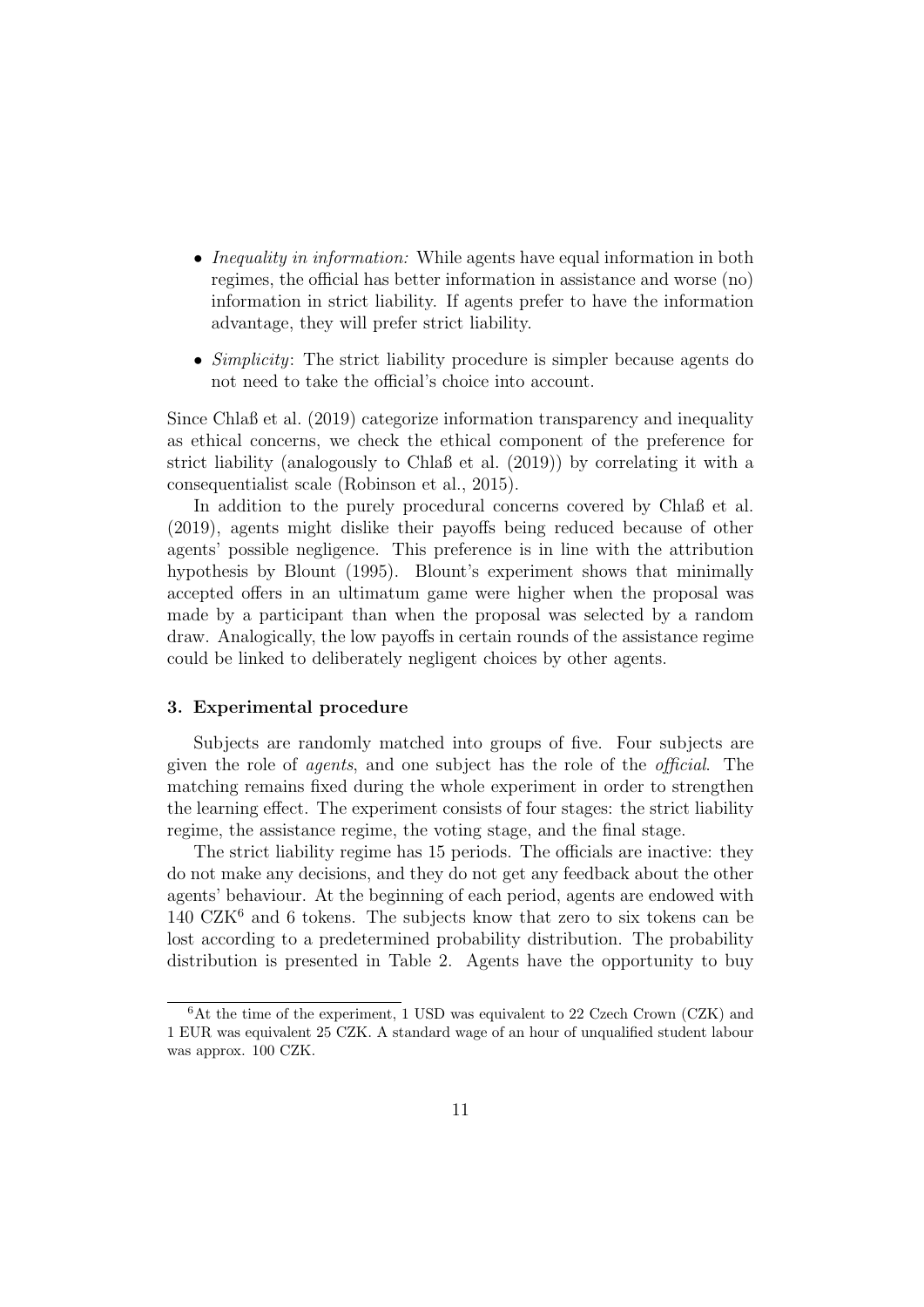zero to six additional tokens. Each token costs 10 CZK. After the buying decision is made, a random draw determines how many tokens are lost. If the number of tokens remaining is less than six, than the agent has to cover the loss 100 CZK.

| Number of tokens lost 0 |  |                                           | $\overline{a}$ |       |
|-------------------------|--|-------------------------------------------|----------------|-------|
| Probability             |  | $0.26$ $0.20$ $0.16$ $0.12$ $0.12$ $0.08$ |                | -0.06 |

Table 2: Probability distribution

The assistance regime also consists of 15 periods. The only difference between the assistance regime and the strict liability regime is the active role of the officials. The officials do not observe the extent of bad luck, i.e. how many tokens were lost, they are only informed about the remaining number of tokens. If the remaining number of tokens falls below six, the official has to choose whether the loss is paid by the agent with an insufficient number of tokens or by the other three agents in the group. In the case of the former, the agent will pay 100 CZK; in the latter case, each of the other three group members pays 25 CZK. The officials were instructed that they should let the agent with less than six tokens pay for the loss if they think that (s)he bought less than two tokens. This instruction represents the standard and it was known also to the agents. After each round, subjects receive feedback about the remaining number of tokens and their own payoff. For each of the other agents, they learn about whether the remaining number of tokens was below the threshold and the decision of the official. The information about other agents is displayed in random order, so the agents and the official are not able to track the identity of other agents during the subsequent periods.

The purpose of the first two stages is twofold. First, we can test whether the assistance regime is more efficient, i.e. agents get higher monetary payoffs. Second, agents become familiar with the assistance regime and the strict liability regime. They learn what monetary payoffs can be gained in both regimes, allowing them to make a competent voting decision.<sup>7</sup> To be able to control for possible order effect, half of the sessions have the assistance regime first and the strict liability regime second; in the other half of the

<sup>7</sup>This is why the order of the voting stage is fixed. We believe that any experimenter demand effects from this order are unlikely because it is not clear from our neutral instructions what our research question is, nor which of the regimes should be preferred.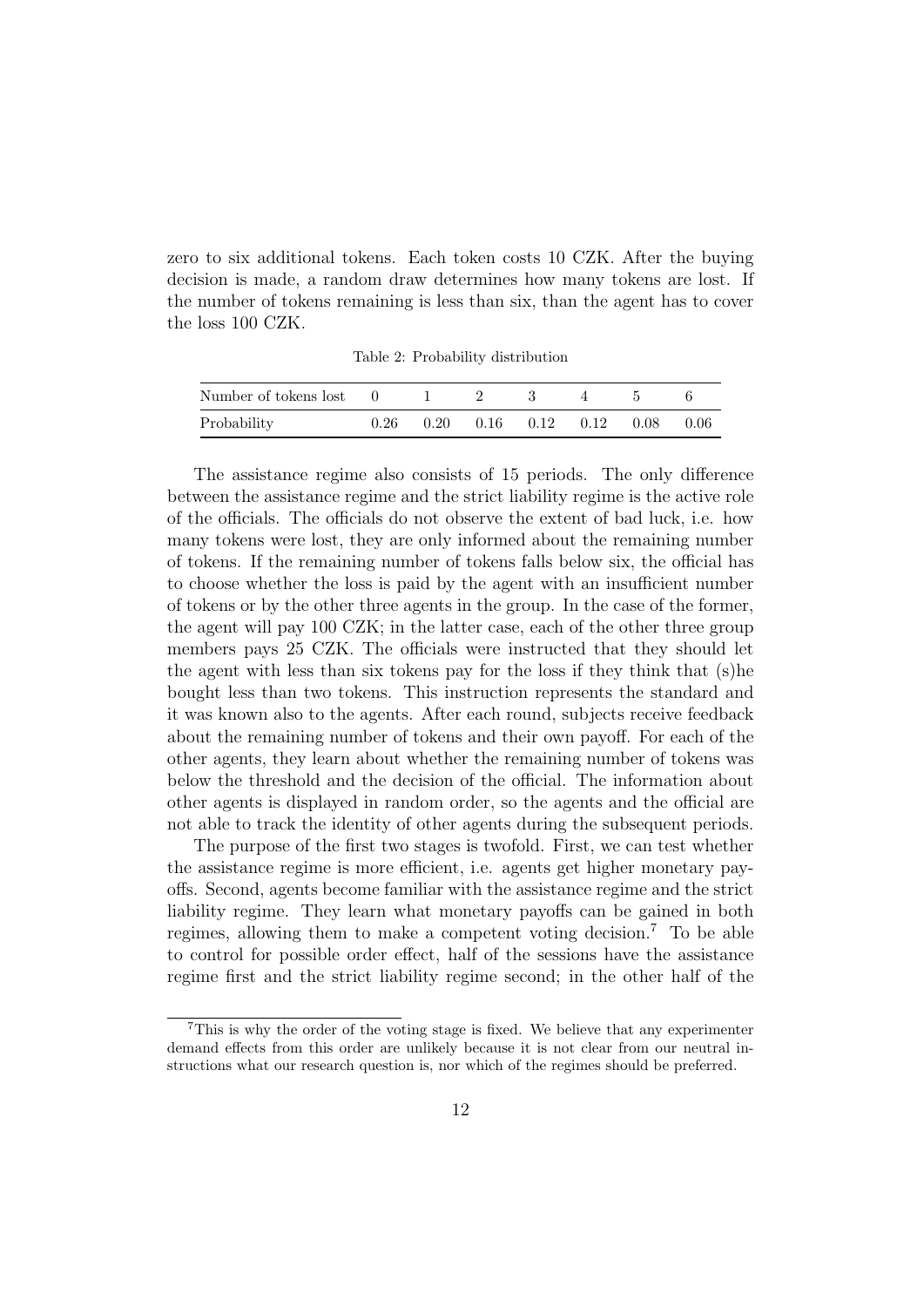sessions the order of these two regimes is reversed.

In the voting stage, agents in each group vote on which of the regimes should be played in the final stage. The regime that receives a majority of votes is chosen in each group; if both regimes receive two votes, one of the regimes is chosen randomly (each with a 50% probability). In the final stage, the participants play according to the rules of the regime chosen in the voting stage. The number of periods in the final stage is random. After each period, there is a 0.3 probability that the game ends. The random number of periods ensures that the final stage will not take too much time and the officials, if active, will still face a trade-off between enforcing a sufficient level of effort and capturing gains by letting the group members pay for the loss.

The instructions are read aloud at the beginning of each stage and subjects follow with their own copy. The instructions use neutral language and the subjects receive the instructions for each stage separately. At any particular stage, the subjects are not informed about what will happen in the subsequent stages. At the end of the experiment, one randomly-selected period from each of the first two stages (strict liability regime, assistance regime), and the last period from the final stage are selected for payoff. The official obtains a payoff equal to the average payoff among the four agents from the selected periods, calculated separately for the assistance regime, the strict liability regime and the final stage. Note that this payment scheme provides incentives for the official to maximize the group's overall monetary wealth.

After the experiment the subjects fill in a questionnaire. Most importantly, the questionnaire includes a shorter version of the Consequentialist scale by Robinson et al. (2015), which we use to check for any ethical component in the preference for strict liability. This short version consists of 4 questions that assess endorsement of utilitarian or deontological beliefs.<sup>8</sup> Participants indicate how much they agree with each statement on a 5-point Likert scale. The total score ranges between 4 and 20, with higher scores showing a tendency towards a more utilitarian attitude and lower scores pointing towards a more deontological attitude. Additionally, the questionnaire contains the standard socio-demographic variables, measures of person-

<sup>8</sup>These questions are: "Rules and laws should only be followed when they maximize happiness."; "When deciding what action to take, the only relevant factor to consider would be the outcome of the action."; "Some rules should never be broken."; "It is never morally justified to cause someone harm."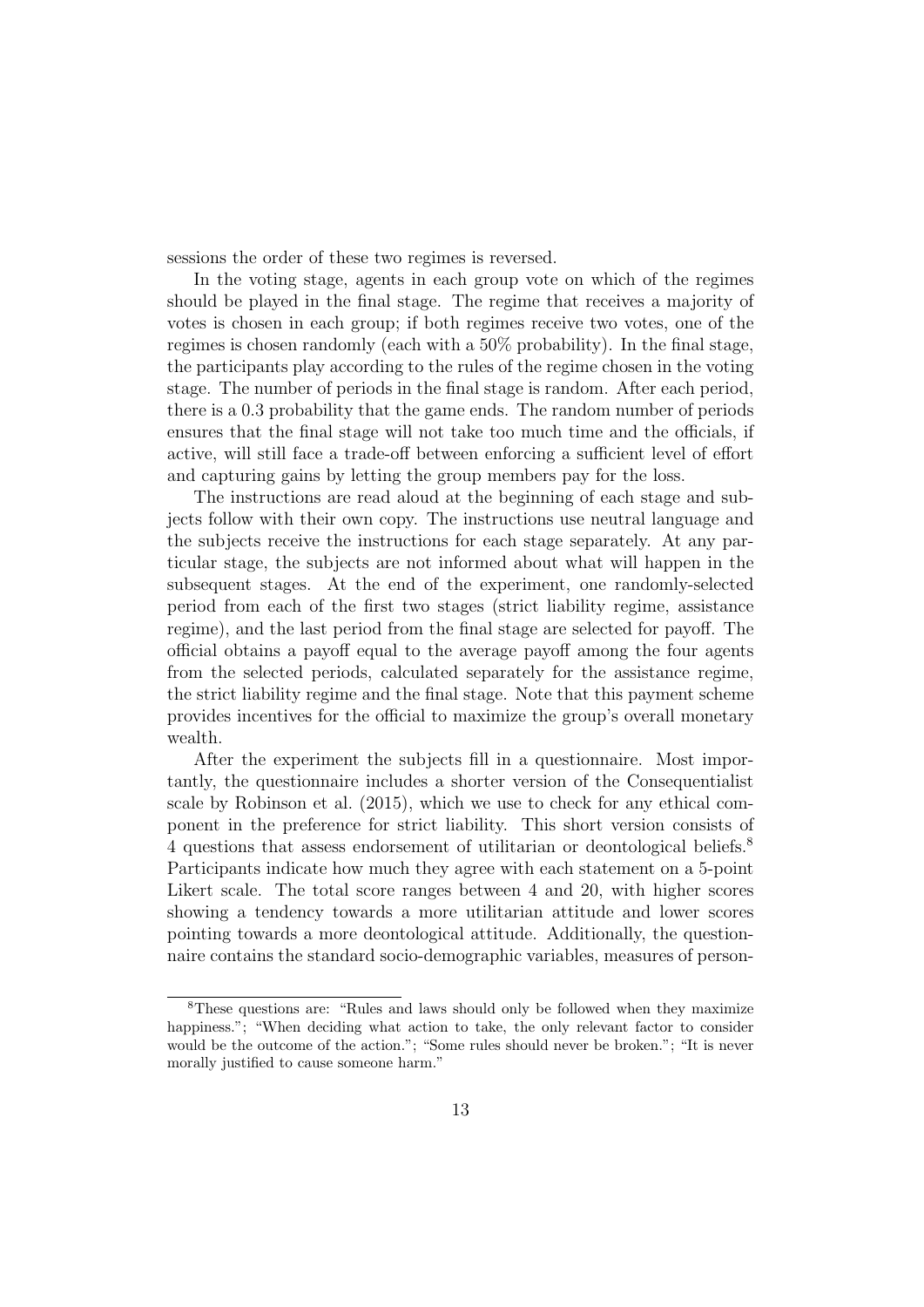ality traits (the Big-Five personality traits by Rammstedt and John (2007)), self-reported risk attitude (Dohmen et al., 2011) and tolerance to ambiguity (Budner, 1962).

The experiment has three treatments, which are used to rule out possible reasons for the observed preference for the strict liability regime (see Subsection 2.2 for detailed theoretical discussion). The baseline treatment HUMAN corresponds to the description above. The NATURE treatment replaces the official with a random device. If we find the preference for strict liability in NATURE, we may rule out possible ambiguity or betrayal aversion related to the official's discretionary choices. The CONTROL treatment eliminates all choices by both officials and agents, so that the agents only passively observe the outcomes in both regimes. Should the preference for strict liability be absent in CONTROL, this means that the preference for strict liability is not explained by inequality, risk or loss aversion related to differences in the outcome distribution between the regimes.

#### 4. Data

The experiment was conducted in October 2018 at the Masaryk University Experimental Economics Laboratory (MUEEL) in Brno, Czech Republic. In total, we recruited 328 student subjects using hroot (Bock et al., 2014). The experiment environment was programmed in zTree (Fischbacher, 2007). It took about two hours and participants received 254 CZK (10 EUR) on average. There were 16 experimental sessions in total, with 6 sessions of the HUMAN treatment, 6 sessions of NATURE treatment and 4 session of the CONTROL treatment. This resulted in 24 groups (independent observations) in HUMAN, 29 in NATURE, and 23 in CONTROL.<sup>9</sup>

Table 3 shows the means of selected variables in the three between-subject treatments: HUMAN, NATURE and CONTROL. The table includes information about the number of subjects and sessions (also split by the order

<sup>9</sup>To test Hypotheses 1 and 2, we planned to collect data from a total of 50 groups in the HUMAN and NATURE treatments. Our power analysis, which was based on simulation with inputs being the distribution of purchased tokens observed in the pilot session, indicated that this would be sufficient. With  $N = 50$ , we found a significant difference in 98% of cases. The significance level was 5% in a paired t-test based on group averages, and N refers to the number of groups (independent observations). When using the equilibrium values of purchased tokens (see Table 1) instead of pilot data, we get a power 0.78 for  $N = 50$ . We collected data from 53 groups in HUMAN and NATURE.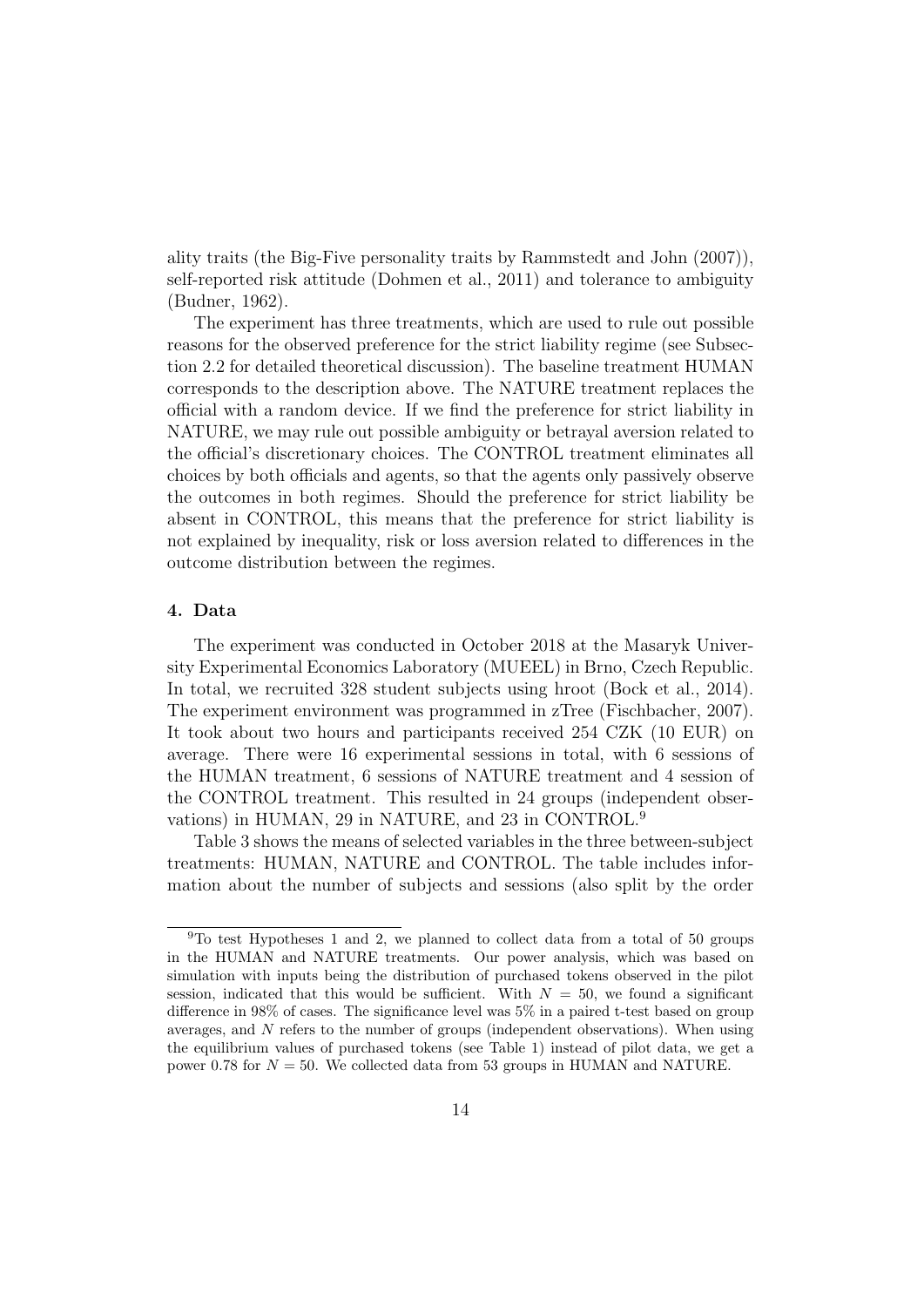of the first two stages), socio-demographic variables, psychological scales, and choice variables differentiated by the regime. Table 5 uses bootstrapped confidence intervals to test the effects of the two between-subject manipulations of interest. First, it shows that the order does not affect the number of tokens purchased and payoffs in either regime. It also shows that there are no significant differences between the outcomes in the HUMAN and NA-TURE treatments. In fact, all three treatments generate the same payoff distributions. Our computer algorithm in the NATURE treatment successfully simulates the choices made by human officials, and the setup of the CONTROL treatment successfully mimics all the choices in the HUMAN and NATURE treatments.

|                                   | <b>HUMAN</b> | NATURE | CONTROL |
|-----------------------------------|--------------|--------|---------|
| Subjects (sessions)               | 96(6)        | 116(6) | 92(4)   |
| - Order 1: Assistance first       | 48(3)        | 56(3)  | 44 (2)  |
| - Order 2: Strict liability first | 48(3)        | 60(3)  | 48(2)   |
| Female                            | 0.51         | 0.56   | 0.46    |
| Age                               | 21.3         | 22.0   | 22.4    |
| Students of economics or business | 0.63         | 0.69   | 0.62    |
| Risk                              | 5.28         | 5.43   | 5.54    |
| Ambigutity scale                  | 11.33        | 11.17  | 11.58   |
| Consequentialist scale            | 8.31         | 8.89   | 8.33    |
| BF extraversion                   | 5.46         | 5.30   | 5.15    |
| BF agreeableness                  | 5.16         | 5.11   | 5.37    |
| BF conscientiousness              | 5.69         | 5.69   | 5.62    |
| BF neuroticims                    | 5.50         | 5.25   | 5.20    |
| BF openness                       | 6.40         | 6.27   | 6.24    |
| Purchased tokens                  |              |        |         |
| - Assistance                      | 2.86         | 2.73   | 2.79    |
| - Strict liability                | 3.61         | 3.84   | 3.79    |
| Monetary payoffs                  |              |        |         |
| - Assistance                      | 86.6         | 86.8   | 86.9    |
| - Strict liability                | 83.5         | 83.9   | 83.8    |
| Frequency of loss                 |              |        |         |
| - Assistance                      | 0.29         | 0.30   | 0.30    |
| - Strict liability                | 0.20         | 0.18   | 0.19    |

Table 3: Descriptive statistics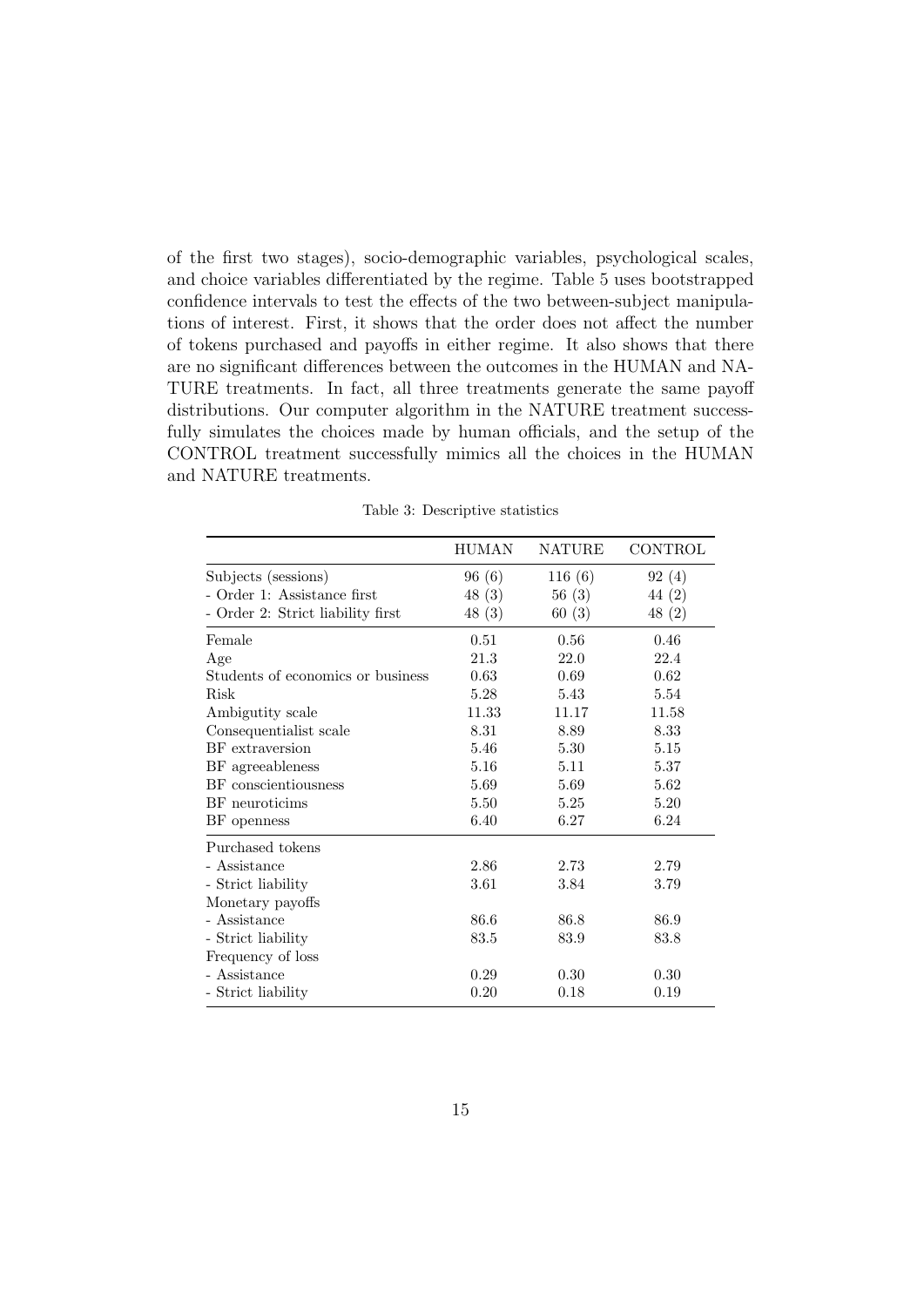#### 5. Results

This section presents the results of the experiment, and we focus on two separate questions. First, we test whether subjects exert sufficient effort and whether monetary payoffs were higher in the assistance regime. Second, we analyse the subjects' preferences, which were elicited via voting.

#### 5.1. Efficiency

We look at the average behavior of the officials first. Table 4 shows the probability that human officials decided that other members of the group will pay for the loss conditional on the number of remaining tokens. The stars next to the probabilities are associated with tests of the null hypothesis of the two probabilities being equal. The same probabilities were used by the computer in NATURE and CONTROL treatment. The best-response of the agents to this behavior is to purchase two tokens, which is the optimal amount under AC solution. This shows that the officials were able to enforce the standard.

Table 4: Official's behavior

| Covered loss probability $0.88 >$ ** $0.66 >$ *** $0.38 > 0.25 > 0.24 >$ ** $0.0$ | Remaining tokens |  |  |  |  |  |  |
|-----------------------------------------------------------------------------------|------------------|--|--|--|--|--|--|
|                                                                                   |                  |  |  |  |  |  |  |

Note: \*\*p < 0.05; \*\*\*p < 0.01

Hypothesis 1 states that fewer tokens will be purchased in the assistance regime than in the strict liability regime. Table 5 present the differences in group averages between the two regimes (assistance − strict liability) and bootstrapped confidence intervals. In the assistance regime, people in both the HUMAN and NATURE treatments purchase significantly fewer tokens (these decisions are not made in CONTROL).<sup>10</sup> According to Hypothesis 2, the agents' average monetary payoff is higher in the assistance regime. As

<sup>10</sup>We also test whether the group averages are different from the theoretical prediction, which stated that agents should purchase 4 tokens in the SL regime and 2 tokens in the AC regime. The results show that the agents have a tendency to over-invest in the assistance regime (Mann-Whitney  $p < 0.001$ ) and slightly under-invest in the strict liability regime (Mann-Whitney  $p < 0.001$ ). This confirms that the officials were able to overcome the moral-hazard problem and the participants exerted sufficient effort in the assistance regime.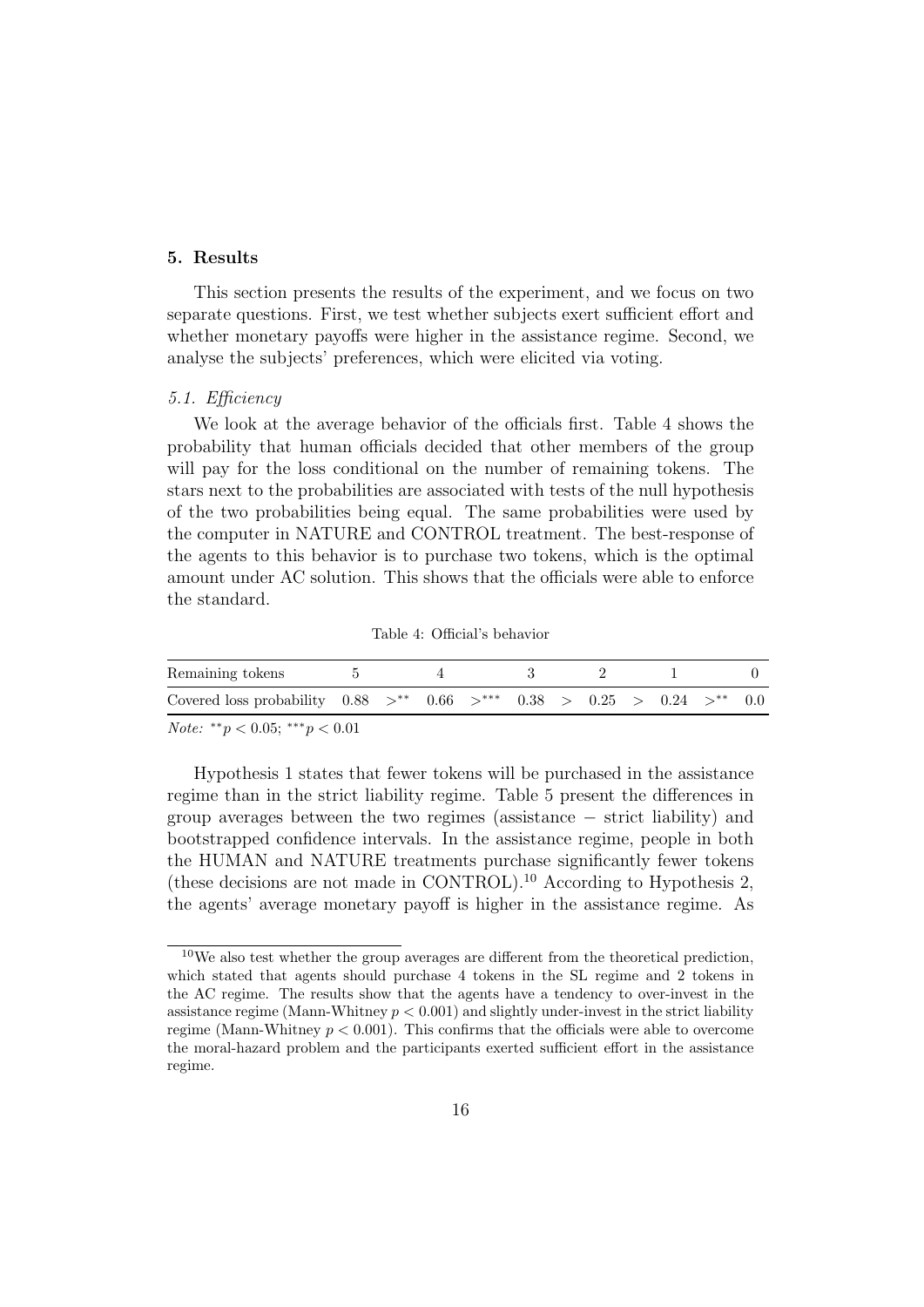can be seen in Table 5, the shift from the strict liability regime to the assistance regime increases the monetary payoff in both HUMAN and NATURE treatments. Both hypotheses are thus confirmed by our data.

|                               |                  | Variable                  |                          |
|-------------------------------|------------------|---------------------------|--------------------------|
| Mean differences              | Partition        | Purchased tokens          | Monetary payoffs         |
| Order $1 -$ Order 2           | Assistance       | $-0.22$ ( $-0.47, 0.05$ ) | $0.64$ (-1.30, 2.54)     |
|                               | Strict liability | $0.11$ (-0.13, 0.34)      | $1.04 (-1.23, 3.36)$     |
| $HUMAN - NATURE$              | Assistance       | $0.13 (-0.21, 0.52)$      | $-0.19$ $(-2.41, 1.87)$  |
|                               | Strict liability | $-0.23$ ( $-0.58$ , 0.09) | $-0.4$ ( $-2.93$ , 2.37) |
| $\operatorname{Assistance}$ – | <b>NATURE</b>    | $-0.74(-0.97,-0.52)$      | 3.08(0.75, 5.58)         |
| Strict liability              | <b>HUMAN</b>     | $-1.11$ $(-1.32, -0.89)$  | 2.85(0.01, 5.76)         |

Table 5: Mean differences in tokens and payoffs based on group averages

Note: The brackets report bootstrapped 95% confidence intervals. Independent observations are groups (each consisting of 60 observations  $=$  4 agents  $\times$  15 periods).

The hypotheses are also supported by the regression models in Table 6, in which we control for individual (agent) fixed effects, and for the regimes interacting with order and treatment. The estimates are based on data from all 30 periods. The standard errors are clustered at the group level (a group consists of 120 observations, 4 agents times 30 periods). We use the Poisson regression in models 1 and 2, which explain the purchased tokens ranging from zero to six, and OLS regression in models 3 and 4. As predicted by the models, the table shows that the assistance regime leads to lower effort and higher payoffs. The interaction  $Assistance \times Order 1$  is negative in model 2, which even strengthens the effect of assistance on the number of purchased tokens. Conversely, the effect on monetary payoff is weakened by the interaction with order (opposite signs), but still the effect is significant in Order 1  $(p = 0.028$  in HUMAN and  $p = 0.062$  in NATURE). The variable lost tokens measures the number of tokens that were lost due to bad luck, a random number ranging from zero to six drawn from the distribution presented in Table 2. The number of lost tokens strongly predicts the monetary payoffs, as losing more tokens increases the probability of falling below the threshold and experiencing a loss.

#### 5.2. Voting

As hypothesized, participants voted with a higher frequency for the less efficient strict liability regime. In the HUMAN treatment, 60% of partici-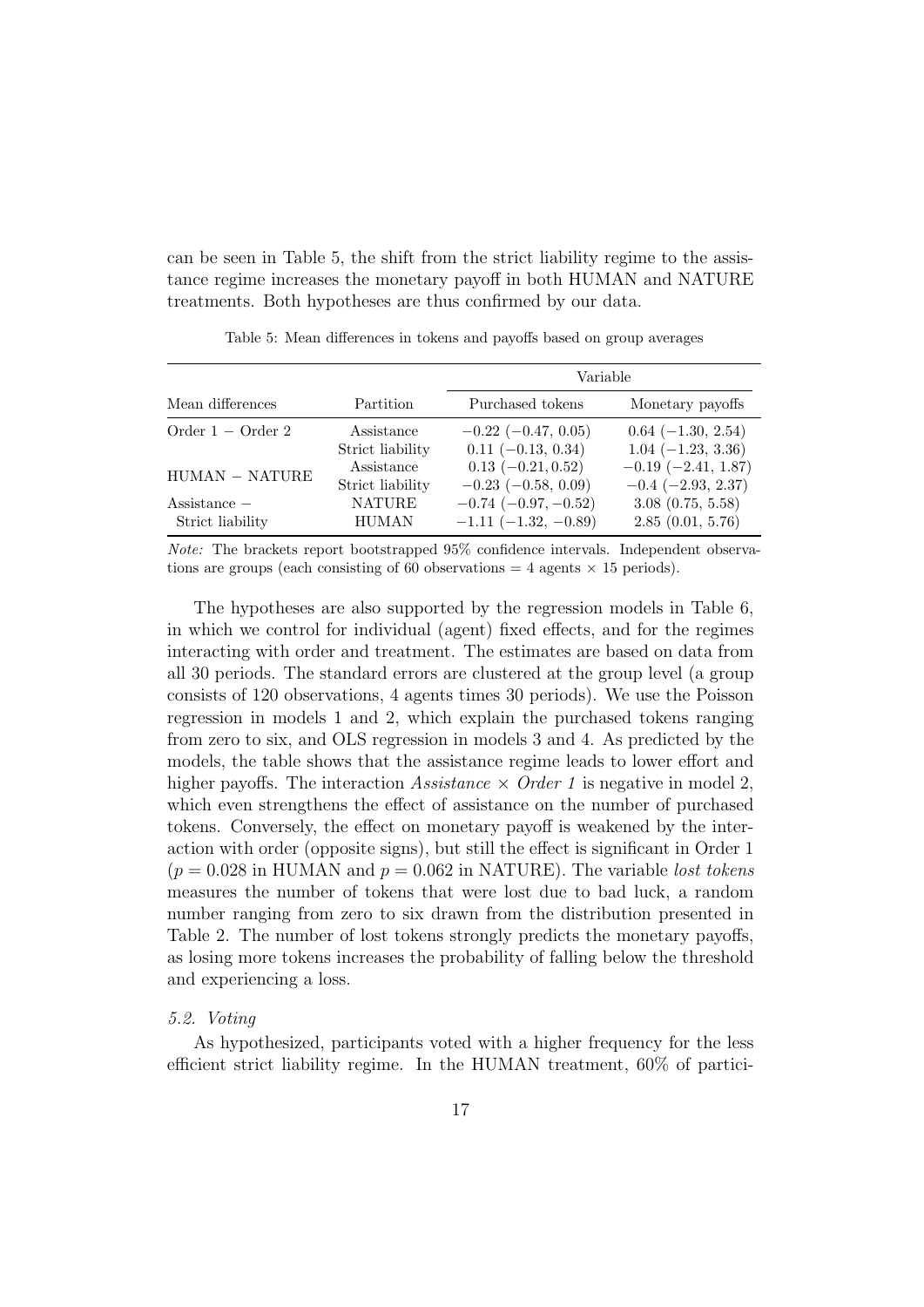|                                          | Dependent variable:    |                        |                       |                       |  |  |  |
|------------------------------------------|------------------------|------------------------|-----------------------|-----------------------|--|--|--|
|                                          |                        | Purchased tokens       |                       | Monetary payoff       |  |  |  |
|                                          | Poisson                |                        |                       | OLS                   |  |  |  |
|                                          | (1)                    | (2)                    | (3)                   | (4)                   |  |  |  |
| Assistance                               | $-0.291***$<br>(0.028) | $-0.160***$<br>(0.042) | $3.008***$<br>(0.68)  | $3.490**$<br>(1.31)   |  |  |  |
| Assistance $\times$ Order 1              |                        | $-0.148***$<br>(0.051) |                       | $-0.82$<br>(1.39)     |  |  |  |
| $\text{Assistance} \times \text{NATURE}$ |                        | $-0.108***$<br>(0.050) |                       | $-0.146$<br>(1.40)    |  |  |  |
| Lost tokens                              |                        |                        | $-10.65***$<br>(0.38) | $-10.65***$<br>(0.38) |  |  |  |
| Individual fixed effect                  | Yes                    | $_{\rm Yes}$           | Yes                   | Yes                   |  |  |  |
| Observations<br>$R^2$                    | 6,360                  | 6,360                  | 6,360<br>0.32         | 6,360<br>0.33         |  |  |  |

Table 6: Efficiency of the assistance regime

Note: Standard errors clustered at the group level including 120 observations  $(4 \text{ agents} \times 30 \text{ periods}).$   $\frac{*p}{<} 0.1; \frac{***}{p} < 0.05; \frac{***}{p} < 0.01.$ 

pants obtained higher payoffs in the assistance regime but only 38% of them voted for the assistance regime. In the NATURE treatments, 60% of participants obtained higher payoffs in the assistance regime but only 45% of them voted for it.

Table 7 uses the following identification strategy to detect preferences for the strict liability regime. Assume that agents have a utility function

$$
U_i(m_i, S) = \alpha_0 S + \alpha_1 m_i + \epsilon_i,
$$

where  $m$  is the monetary payoff of the agent,  $S$  is a dummy variable which takes the value one in the assistance regime and  $\epsilon_i$  is the unobserved portion of the utility. Based on the voting decision and actual payoffs in the first two stages of the experiment, we can use discrete choice techniques to identify the parameters  $\alpha_0$  and  $\alpha_1$ . The parameter  $\alpha_0$  is interpreted as an alternative-specific constant indicating the utility of the assistance regime not related to monetary payoff. Negative values of this parameter suggest preference in favor of strict liability. The dependent variable Voting takes a value of one if the agent voted for the assistance regime and zero if (s)he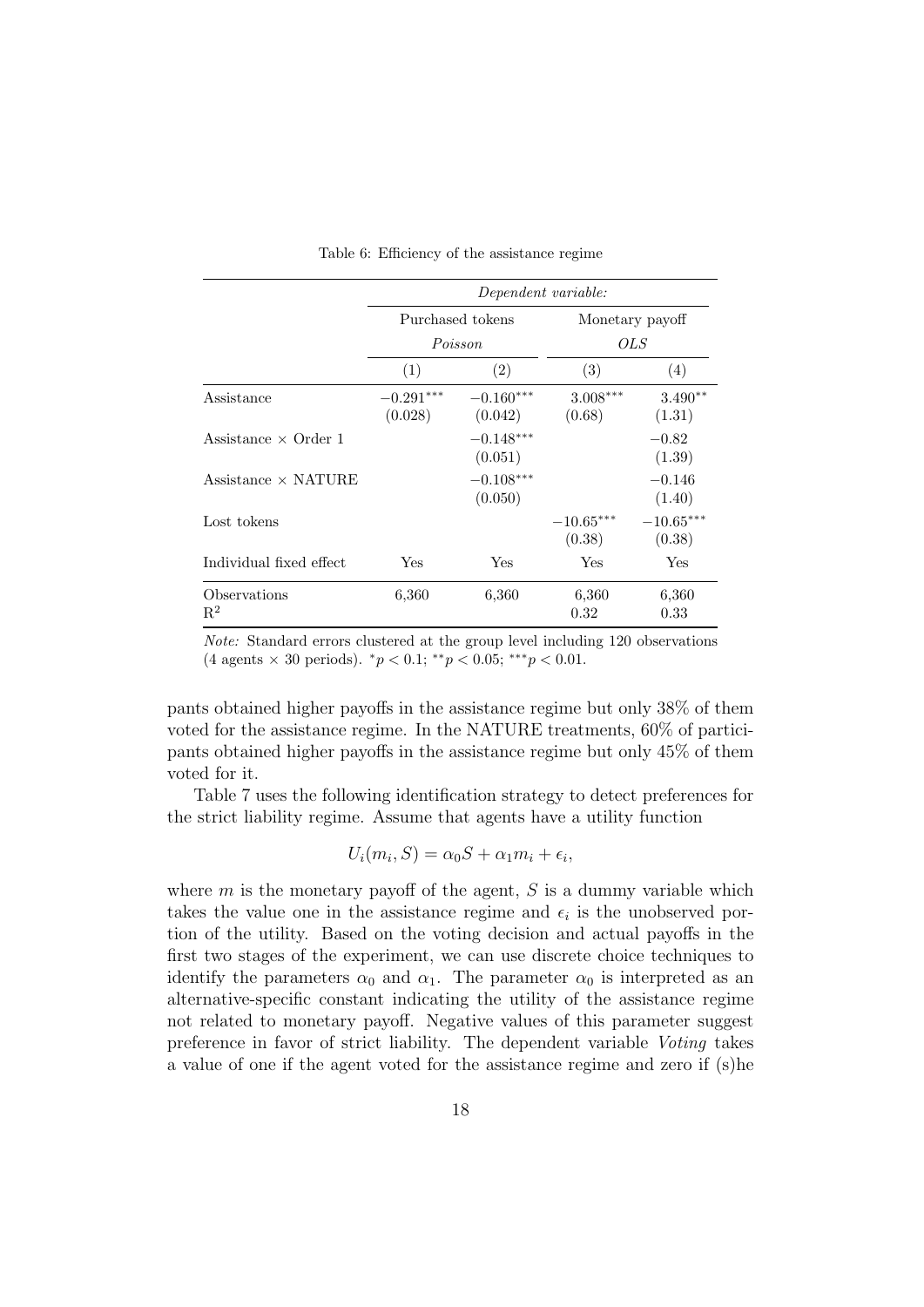voted for the strict liability regime. The variable Payoff difference is the difference in the participants' average payoff between the assistance regime and the strict liability regime. The variable HUMAN represents an alternativespecific variable that measures the intrinsic utility of the assistance regime in the HUMAN treatment. The variables NATURE and CONTROL measure the same intrinsic utility in the NATURE and CONTROL treatments. We also control for the order effect and the interactions of order with payoff difference and treatments.

Two main results stand out from model 1 in Table 7. First, there is a significant and substantial preference for the strict liability regime. The average willingness to pay for avoiding the assistance regime the in HUMAN treatment is around 12 CZK (calculated as a ratio of the parameters HU- $MAN/Pa$  difference from column 1 of Table 7), which is approximately four times the average payment difference between the regimes. Second, the relative unfavorability of the assistance regime is not driven solely by the presence of a human official. The preference for the strict liability regime is present even in the NATURE treatment. Although the presence of a human official makes the strict liability preference stronger, there is no statistical difference between the HUMAN and NATURE treatments. The average marginal effect of the human official is 0.061 ( $p = 0.332$ ).

It is conceivable that our participants voted against the assistance regime because their monetary preferences are not fully captured by the difference in payoff between the strict liability and assistance regimes. Their voting decisions might be driven by the fact that they are risk averse, loss averse or inequality averse. Indeed, the distribution of monetary payoffs in the assistance regime has not only a higher mean but also larger support. The minimum possible value of monetary payoff in the strict liability regime is −10 (the participant purchases 5 additional tokens and loses 6 tokens), while in the assistance regime it is −85 (the participant purchases 5 additional tokens, loses 6 tokens and pays an extra 75 in external costs). Figure 1 shows the actual distribution of monetary payments in the assistance and strict liability regimes, and confirms that the payoff distributions are different (K-S test  $p < 0.001$ ) with the assistance regime having larger support. Although we control the payment difference between the regimes, this may not be sufficient since risk-averse or loss-averse agents might take the whole monetary payoff distribution into account when making their voting decisions.

In order to address this concern, we look at voting decisions in the CON-TROL treatment. Recall that the CONTROL treatment exogenously gener-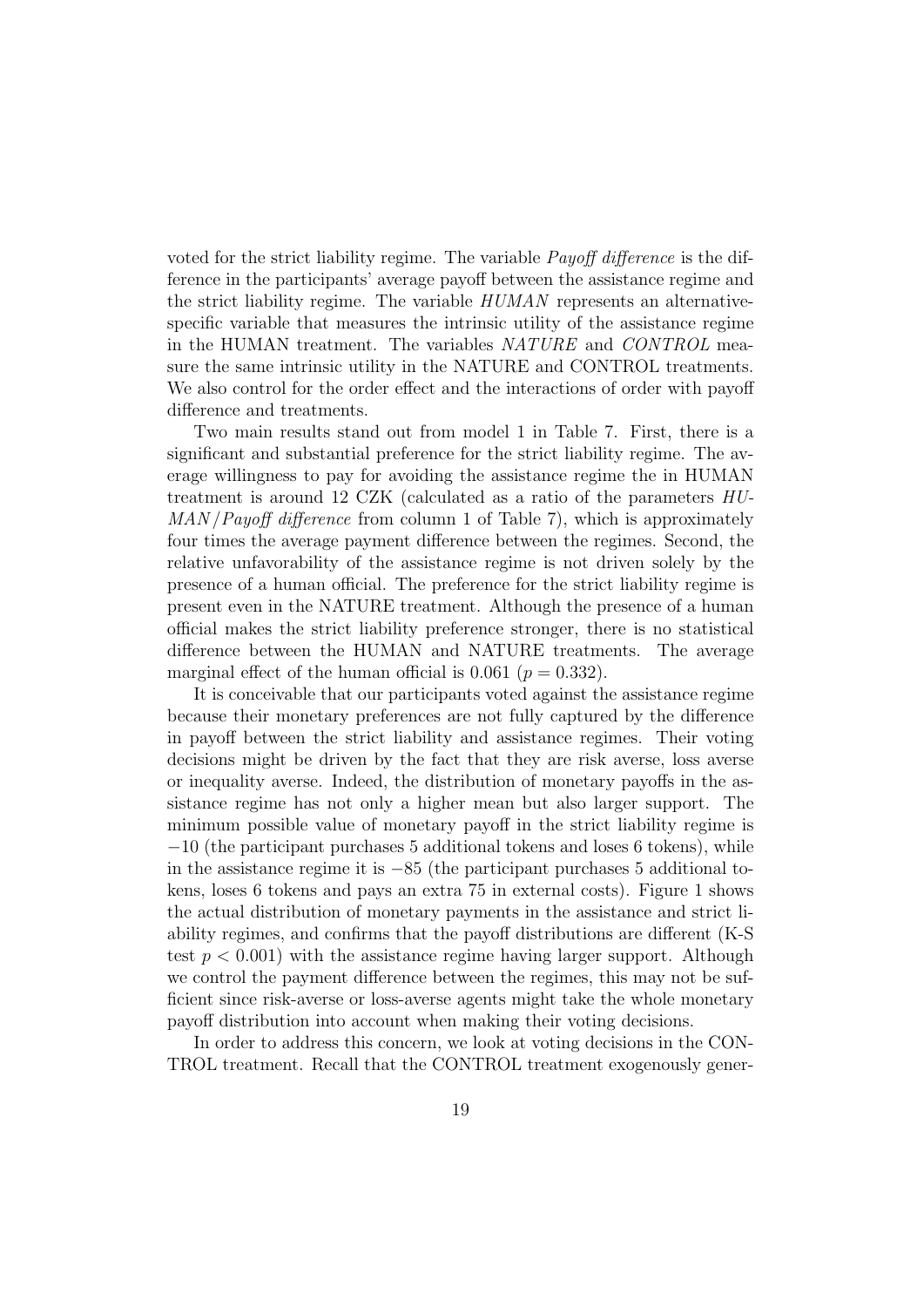|                                    |                        | <i>Dependent variable:</i> Voting |                        |
|------------------------------------|------------------------|-----------------------------------|------------------------|
|                                    | (1)                    | (2)                               | (3)                    |
| <b>HUMAN</b>                       | $-0.768***$<br>(0.265) | $-0.688**$<br>(0.339)             | $-0.680**$<br>(0.330)  |
| <b>NATURE</b>                      | $-0.474***$            | $-0.592**$<br>$(0.215)$ $(0.234)$ | $-0.578***$<br>(0.217) |
| CONTROL                            | 0.060<br>(0.292)       | 0.245<br>(0.371)                  |                        |
| Payoff difference                  | $0.066***$<br>(0.012)  | $0.058***$<br>(0.014)             | $0.054***$<br>(0.016)  |
| Order 1                            | 0.129<br>(0.244)       | $-0.216$<br>(0.528)               | 0.327<br>(0.331)       |
| Payoff difference $\times$ Order 1 |                        | 0.017<br>(0.024)                  | 0.013<br>(0.026)       |
| $HUMAN \times Order 1$             |                        | 0.191<br>(0.656)                  | $-0.262$<br>(0.535)    |
| NATURE $\times$ Order 1            |                        | 0.576<br>(0.611)                  |                        |
| Consequentialist                   |                        |                                   | $0.251**$<br>(0.128)   |
| Observations                       | 304                    | 304                               | 212                    |

Table 7: Logit model explaining voting decision

Note: Standard errors clustered at the group level (group includes 4 agents).  ${}^*p < 0.1$ ;  ${}^{**}p < 0.05$ ;  ${}^{***}p < 0.01$ .

ates the same payoff distribution as the NATURE or HUMAN treatments. Subjects in the CONTROL treatment then simply reveal their preference for the payoff distribution generated by the assistance regime or by the strict liability regime. If these participants only cared about monetary payoffs and the probabilities of securing them, the voting results in the CONTROL treatment should be the same as those found in the NATURE and HUMAN treatments. However, procedural preference may create a wedge between the voting decisions. The coefficient for the CONTROL treatment shows that preference for the strict liability regime completely disappears in this treatment. Participants in the NATURE and HUMAN treatments voted significantly more often for the strict liability regime. The average marginal effect is 0.18 for the HUMAN treatment  $(p = 0.011)$  and 0.12 for the NA-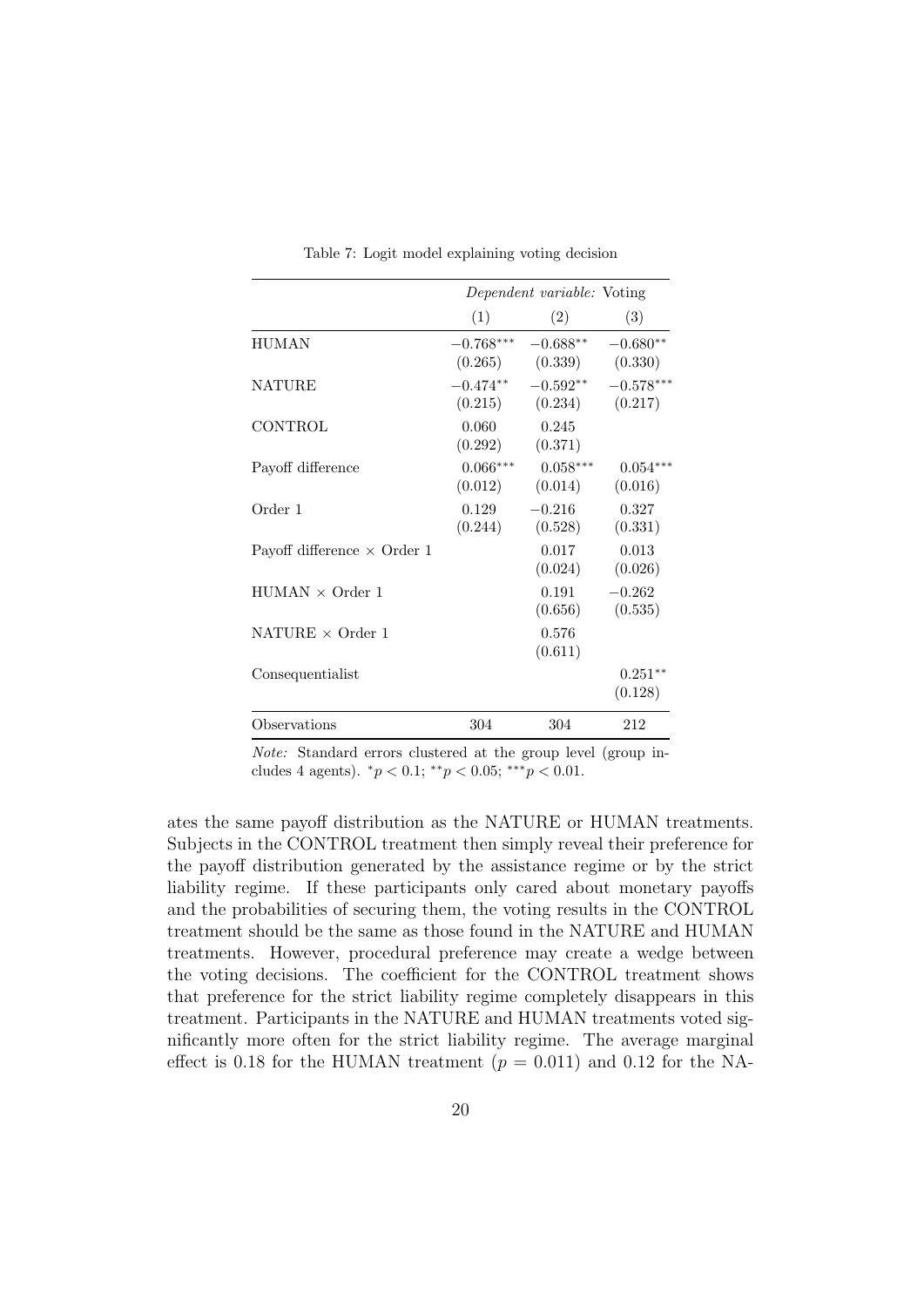

Figure 1: Histogram of payoffs in the assistance and strict liability regimes.

TURE treatment  $(p = 0.082)$ . We do not observe any order effects. This result shows that participants' preference for the strict liability regime is not driven by risk-aversion, loss-aversion or any other preferences related to the payoff distribution. Overall, the results suggest that it is the strict liability aspect common to both the NATURE and HUMAN treatments that makes the strict liability regime preferable.

The model in column 3 uses data from the HUMAN and NATURE treatments, where we identify the preference for strict liability. It explores the correlation between preference for strict liability and the consequentialist scale standardized to have mean 0 and standard deviation 1. We can see that the consequentialist scale is related to preference for strict liability. People who agree more with the position that some rules should be honoured in all circumstances were more likely to vote for the strict liability regime. People who are extreme utilitarians (i.e. two standard deviations from the mean) did not manifest this preference. Using the specification of model 3, we estimated an additional seven models with other survey measures (risk, ambiguity scale, and big-five scales) instead of Consequentialist, but we found that none of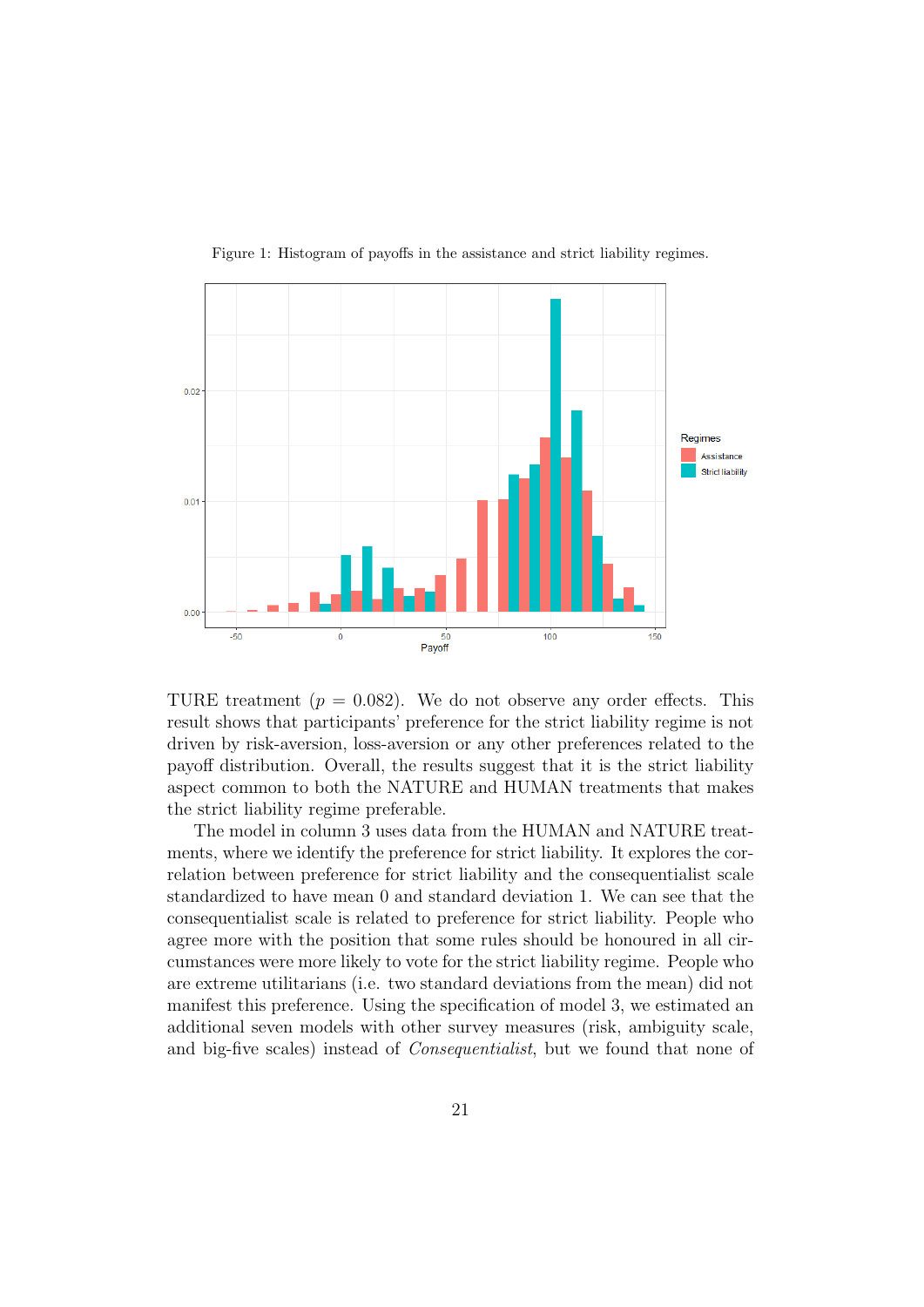these measures were significantly related to voting.

#### 6. Discussion

Societies and organizations implement many policies that prevent any individual from suffering a loss or falling into hardship. Such policies face the challenge of recognizing whether the individual has suffered a loss due to bad luck or through his/her own negligence. Although some signals about a given agent's negligence are usually available, we focus on situation when it is not possible to design a rule that describes the complex nature of those signals and specifies how the policy decision should depend on them. However, human officials are able to observe those signals and decide on assistance provision. Our experiment investigates whether the discretion of such officials, guided by a negligence standard, makes the society better off compared to the strict liability regime. We consider two dimensions of what it means to be better off: higher monetary payoffs and revealed preferences elicited through a vote.

We find that assistance provision guided by a general negligence standard leads to higher monetary payoffs than strict liability. This result shows that non-verifiable information can be valuable in moral hazard situations. Standard contract theory argues that an optimal contract in moral hazard situations should condition payoffs on verifiable outcomes correlated with effort provision. The non-verifiable information can be valuable only if it can be truthfully reported to a third party Hart and Moore (1999); Maskin and Moore (1999). In our experiment we assume that the information is observable by a third party, but it cannot enter the contract or legal norm. The solution in this case might be to set a vaguely stated standard and grant decision-making power to an official who can observe the non-verifiable information.

More interestingly, the experiment provides evidence, based on revealed preferences, that people prefer the strict liability regime over assistance regime. Our results further demonstrate that this preference for strict liability cannot be fully explained by the presence of a human official and that the preference for strict liability vanishes when the agent cannot influence the level of effort and therefore the probability of loss occurring. This suggests that the preference for strict liability is procedural and seems to be related to people's aversion to having their payoff influenced by other, possibly negligent, agents and a (random) mechanism allocating the loss to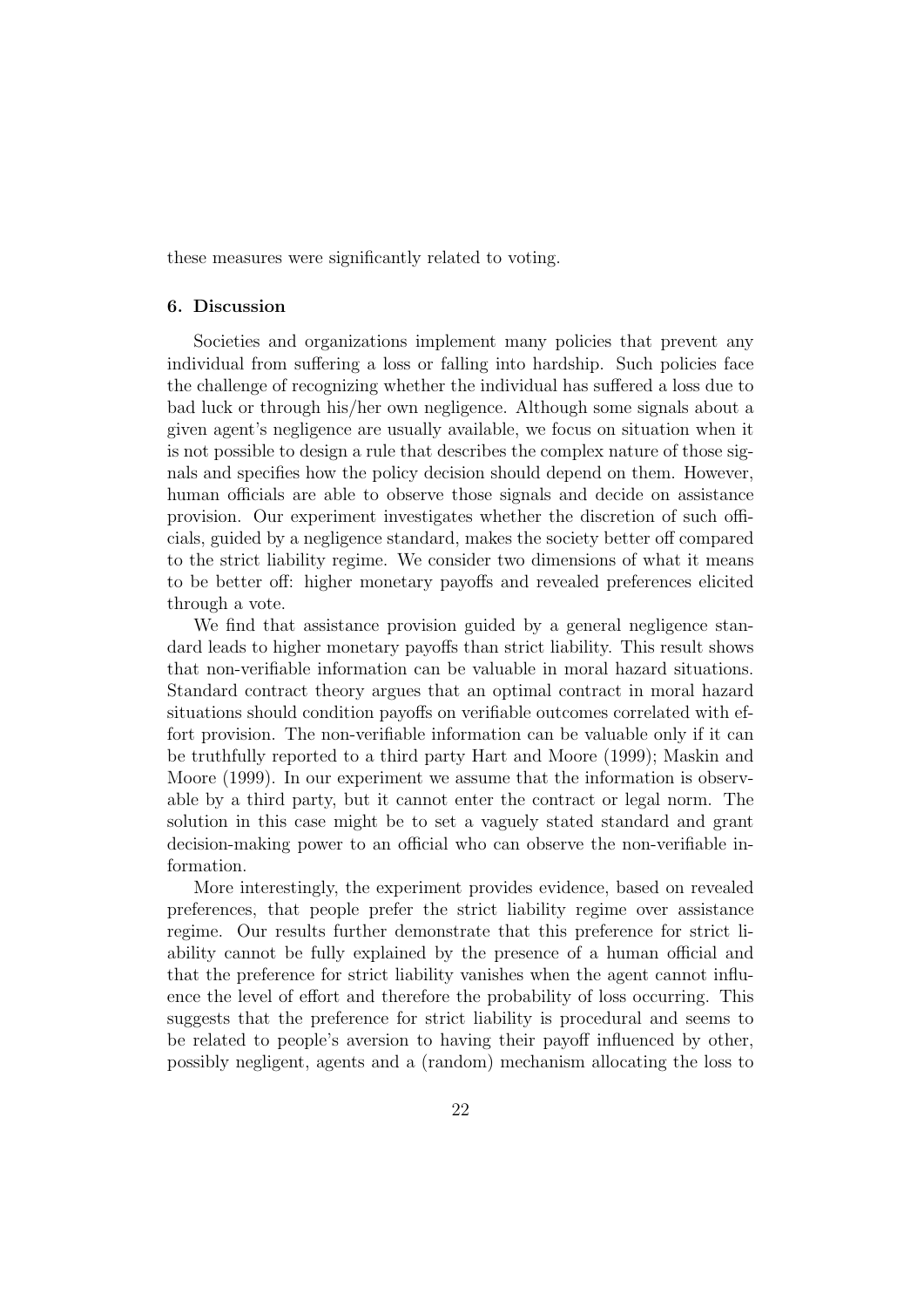everyone else but the negligent agent. This conclusion is supported by the fact that this preference is positively correlated with deontological attitudes. People with utilitarian attitudes do not exhibit any preference for the strict liability regime.

These results suggest that people might be reluctant to vote for policies that offer costly assistance to people who are at least partly responsible for their misfortunes. This finding is consistent with experimental evidence (Lefgren et al., 2016) and with the positive cross-country correlation between social spending and the belief that luck is the main factor determining income (Alesina et al., 2001). Our results complement these findings by showing that, within the specific setup we study, people do not favor policies that provide costly assistance even when those policies lead to higher monetary wealth for them and for society as a whole.

One obvious limitation of this research is the composition of our sample, which consisted exclusively of Czech students; this raises the question of how generalizable our results are. Since we find that preferences for strict liability are correlated with consequentialist attitudes, we believe that the results can be generalized at least for any population that has a similar composition of utilitarian vs. deontological attitudes. On the other hand, the aversion to the assistance regime that we identified might disappear in populations with more utilitarian attitudes. Cross-culture comparisons of consequentialist attitudes are scarce. To obtain at least an indicative idea of how utilitarian the Czech population is compared to other countries, we can look at the data from a world-wide moral machine project (Awad et al., 2018) that gathers preferences regarding the moral decisions made by selfdriving cars. In particular, we focus on the extent to which people are willing to spare those who cross the road legally compared to those who cross the road on a red light. This decision is close to the deontological vs. utilitarian distinction, since it considers punishing people heavily for a minor offense. It shows that Czechs have views close to the average for the sample of 130 countries in terms of the probability of sparing rule-followers<sup>11</sup>.

 $11$ The country-level average causal effect of lawful behavior on being spared is 0.352. Standard deviation is 0.044. The causal effect for the Czech Republic is 0.374, which is half a standard deviation from the mean.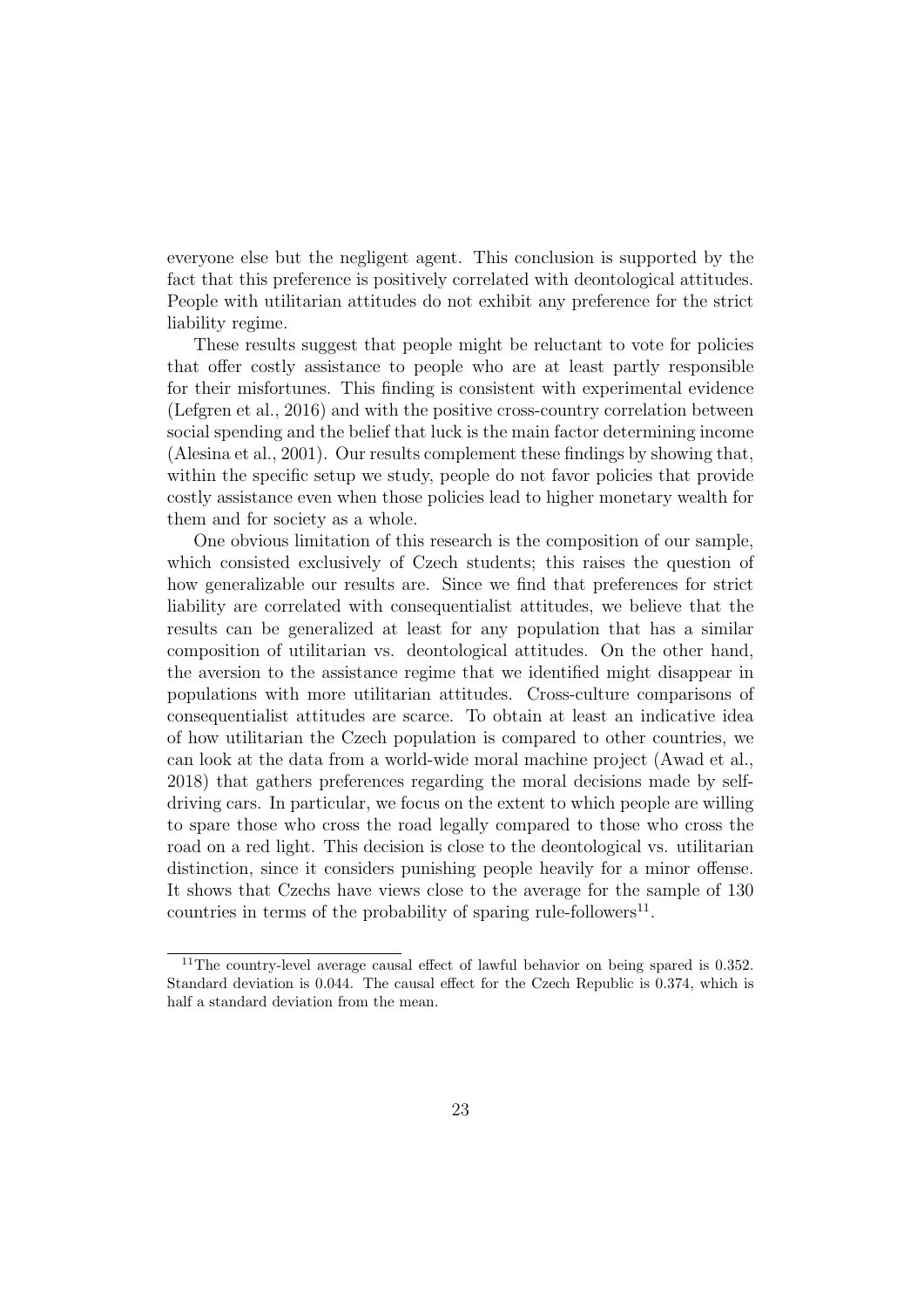#### Acknowledgments

We gratefully acknowledge financial support from the Czech Science Foundation through Grant 17-00496S.

#### References

- Alesina, A., Glaeser, E., Sacerdote, B., Durlauf, S.N., Levy, F., 2001. Why doesn't the united states have a european-style welfare state?/comments and discussion. Brookings Papers on Economic Activity , 187.
- Angelova, V., Armantier, O., Attanasi, G., Hiriart, Y., 2014. Relative performance of liability rules: experimental evidence. Theory and decision 77, 531–556.
- Awad, E., Dsouza, S., Kim, R., Schulz, J., Henrich, J., Shariff, A., Bonnefon, J.F., Rahwan, I., 2018. The moral machine experiment. Nature 563, 59–64.
- Bartling, B., Fehr, E., Herz, H., 2014. The intrinsic value of decision rights. Econometrica 82, 2005–2039.
- Bixter, M.T., Luhmann, C.C., 2014. Shared losses reduce sensitivity to risk: A laboratory study of moral hazard. Journal of economic psychology 42, 63–73.
- Blount, S., 1995. When social outcomes aren t fair: The effect of causal attributions on preferences. Organizational behavior and human decision processes 63, 131–144.
- Bock, O., Nicklisch, A., Baetge, I., 2014. hroot:hamburg registration and organization online tool. European Economic Review 71, 117–120.
- Bohnet, I., Zeckhauser, R., 2004. Trust, risk and betrayal. Journal of Economic Behavior & Organization 55, 467–484.
- Bolton, G.E., Brandts, J., Ockenfels, A., 2005. Fair procedures: Evidence from games involving lotteries. The Economic Journal 115, 1054–1076.
- Bolton, G.E., Ockenfels, A., 2010. Betrayal aversion: Evidence from brazil, china, oman, switzerland, turkey, and the united states: Comment. American Economic Review 100, 628–33.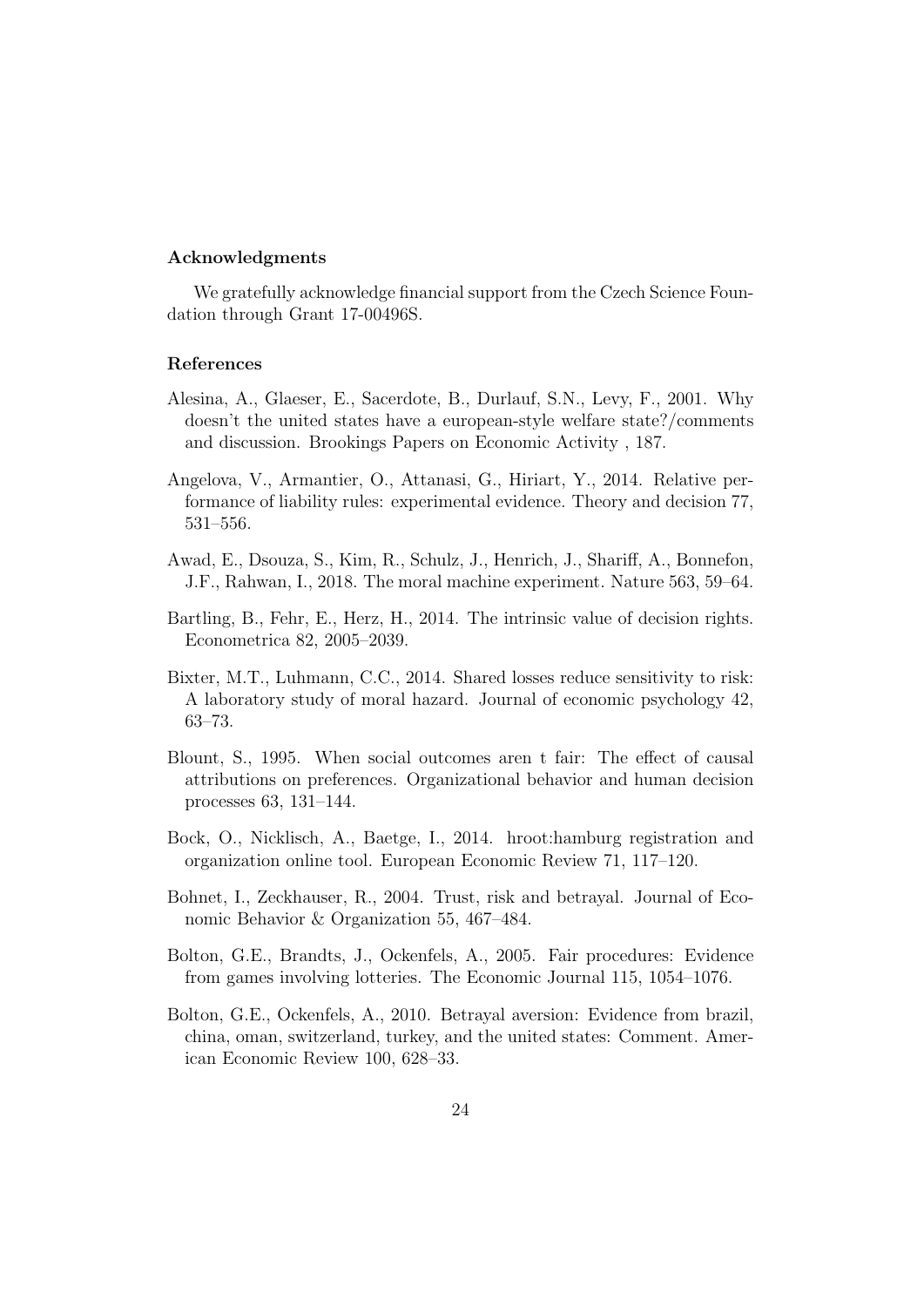- Browne, M.J., Hoyt, R.E., 2000. The demand for flood insurance: empirical evidence. Journal of risk and uncertainty 20, 291–306.
- Budner, S., 1962. Intolerance of ambiguity as a personality variable 1. Journal of personality 30, 29–50.
- Chan, D.C., 2016. Teamwork and moral hazard: evidence from the emergency department. Journal of Political Economy 124, 734–770.
- Chlaß, N., Güth, W., Miettinen, T., 2019. Purely procedural preferencesbeyond procedural equity and reciprocity. European Journal of Political Economy 59, 108–128.
- Deffains, B., Espinosa, R., Fluet, C., 2019. Laws and norms: Experimental evidence with liability rules. International Review of Law and Economics 60, 105858.
- Dohmen, T., Falk, A., Huffman, D., Sunde, U., Schupp, J., Wagner, G.G., 2011. Individual risk attitudes: Measurement, determinants, and behavioral consequences. Journal of the European Economic Association 9, 522– 550.
- Doleac, J.L., Mukherjee, A., 2018. The moral hazard of lifesaving innovations: naloxone access, opioid abuse, and crime. Opioid Abuse, and Crime (September 30, 2018) .
- Ehrlich, I., Becker, G.S., 1972. Market insurance, self-insurance, and selfprotection. Journal of political Economy 80, 623–648.
- Farhi, E., Tirole, J., 2012. Collective moral hazard, maturity mismatch, and systemic bailouts. American Economic Review 102, 60–93.
- Fehr, E., Herz, H., Wilkening, T., 2013. The lure of authority: Motivation and incentive effects of power. American Economic Review 103, 1325–59.
- Fischbacher, U., 2007. z-tree: Zurich toolbox for ready-made economic experiments. Experimental economics 10, 171–178.
- Füllbrunn, S., Neugebauer, T., 2013. Limited liability, moral hazard, and risk taking: A safety net game experiment. Economic Inquiry 51, 1389–1403.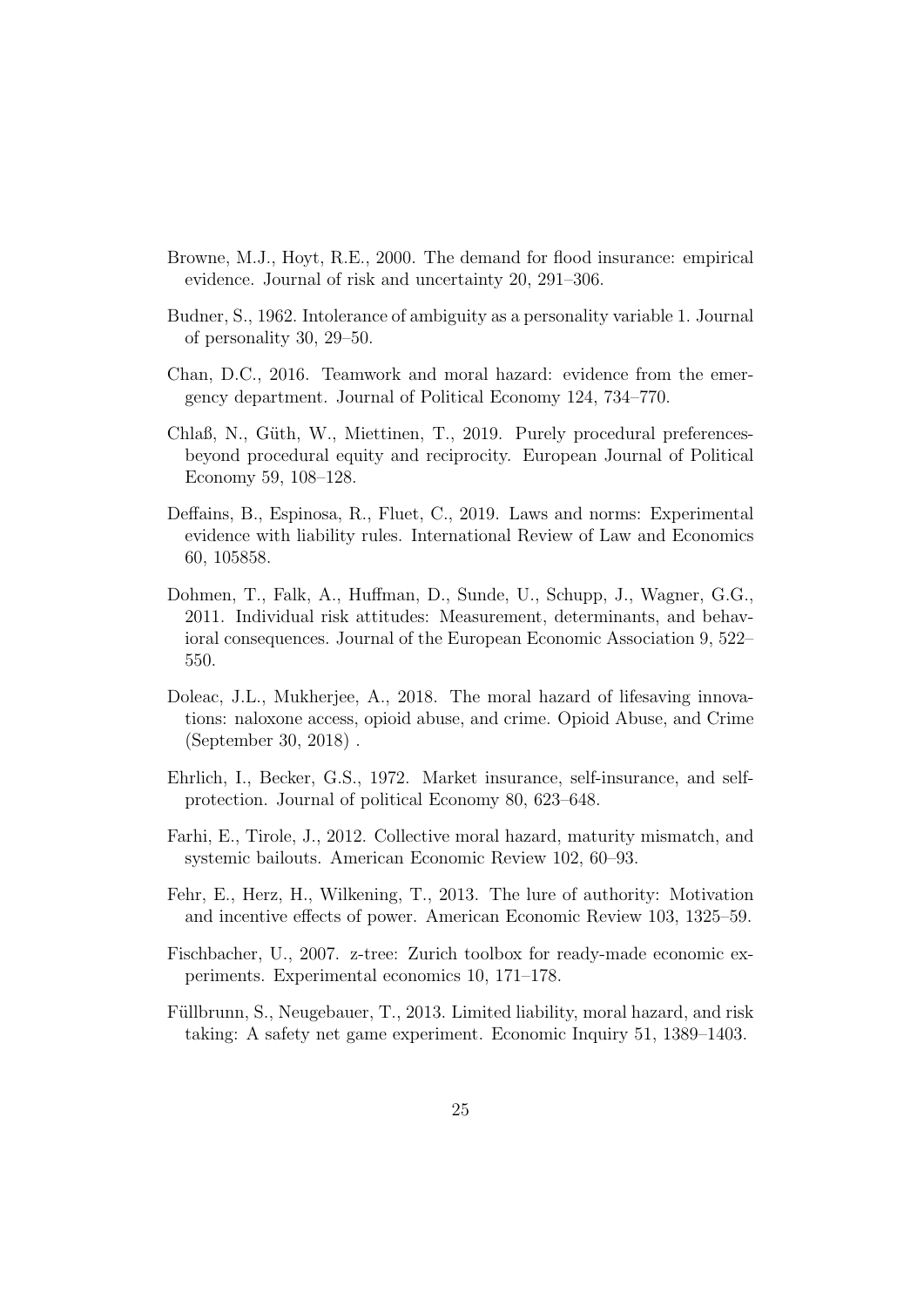- Goering, J.M., Feins, J.D., et al., 2003. Choosing a better life?: Evaluating the moving to opportunity social experiment. The Urban Insitute.
- Hart, O., Moore, J., 1999. Foundations of incomplete contracts. The Review of Economic Studies 66, 115–138.
- Holmstrom, B., 1982. Moral hazard in teams. The Bell Journal of Economics , 324–340.
- Huck, S., Lünser, G., Spitzer, F., Tyran, J.R., 2016. Medical insurance and free choice of physician shape patient overtreatment: A laboratory experiment. Journal of Economic Behavior & Organization 131, 78–105.
- Karni, E., Salmon, T., Sopher, B., 2008. Individual sense of fairness: an experimental study. Experimental Economics 11, 174–189.
- Kornhauser, L., Schotter, A., 1990. An experimental study of single-actor accidents. The Journal of Legal Studies 19, 203–233.
- Lakdawalla, D., Sood, N., Goldman, D., 2006. Hiv breakthroughs and risky sexual behavior. The Quarterly Journal of Economics 121, 1063–1102.
- Lefgren, L.J., Sims, D.P., Stoddard, O.B., 2016. Effort, luck, and voting for redistribution. Journal of Public Economics 143, 89–97.
- Maskin, E., Moore, J., 1999. Implementation and renegotiation. Review of Economic studies , 39–56.
- Mol, J.M., Botzen, W.W., Blasch, J.E., 2020. Risk reduction in compulsory disaster insurance: Experimental evidence on moral hazard and financial incentives. Journal of Behavioral and Experimental Economics 84, 101500.
- Owens, D., Grossman, Z., Fackler, R., 2014. The control premium: A preference for payoff autonomy. American Economic Journal: Microeconomics 6, 138–61.
- Rammstedt, B., John, O.P., 2007. Measuring personality in one minute or less: A 10-item short version of the big five inventory in english and german. Journal of research in Personality 41, 203–212.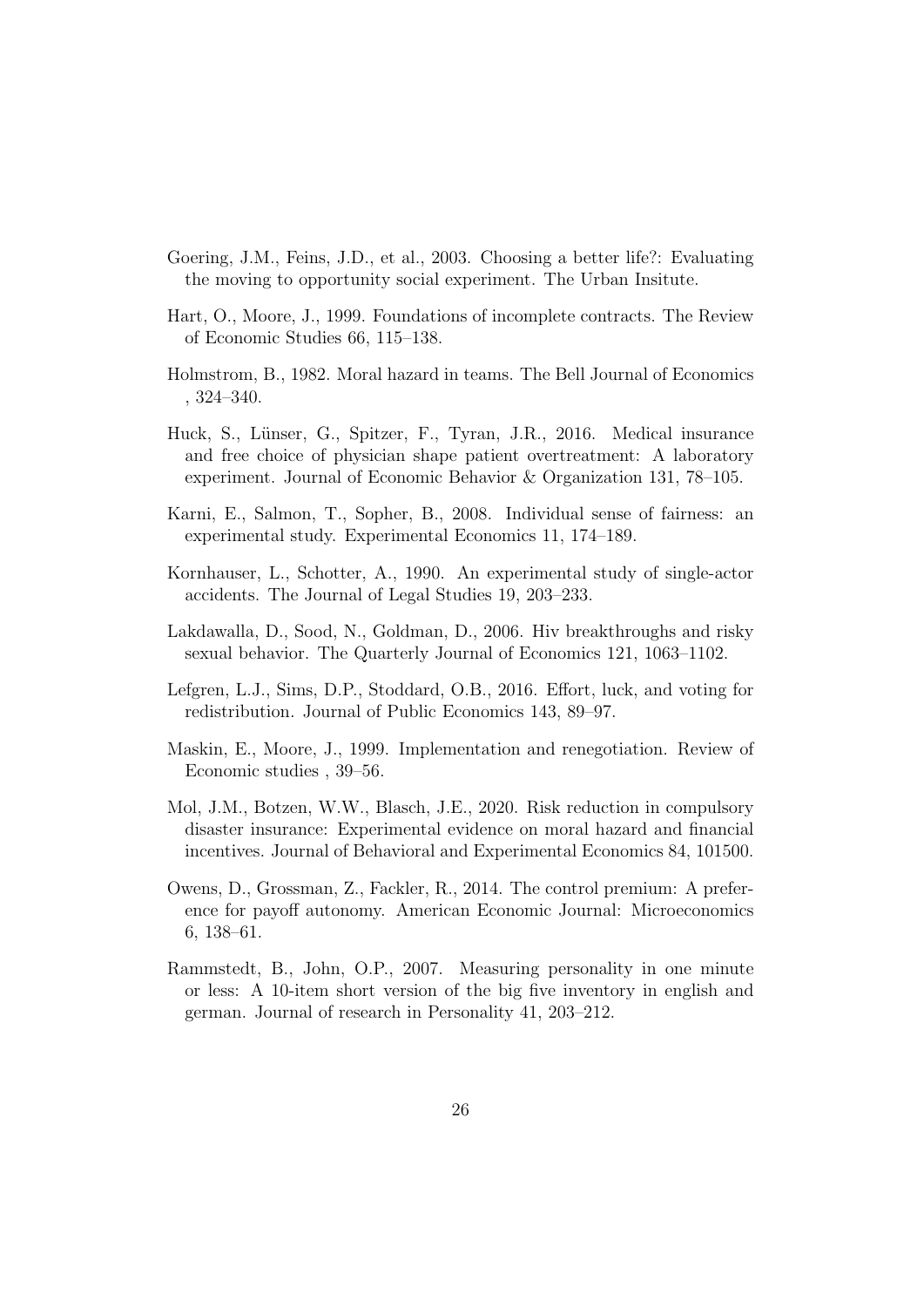- Robinson, J.S., Joel, S., Plaks, J.E., 2015. Empathy for the group versus indifference toward the victim: Effects of anxious and avoidant attachment on moral judgment. Journal of Experimental Social Psychology 56, 139– 152.
- Sausgruber, R., Tyran, J.R., 2014. Discriminatory taxes are unpopular—even when they are efficient and distributionally fair. Journal of Economic Behavior & Organization 108, 463–476.
- Sebald, A., 2010. Attribution and reciprocity. Games and Economic Behavior 68, 339–352.
- Shavell, S., 2007. Liability for accidents. Handbook of law and economics 1, 139–182.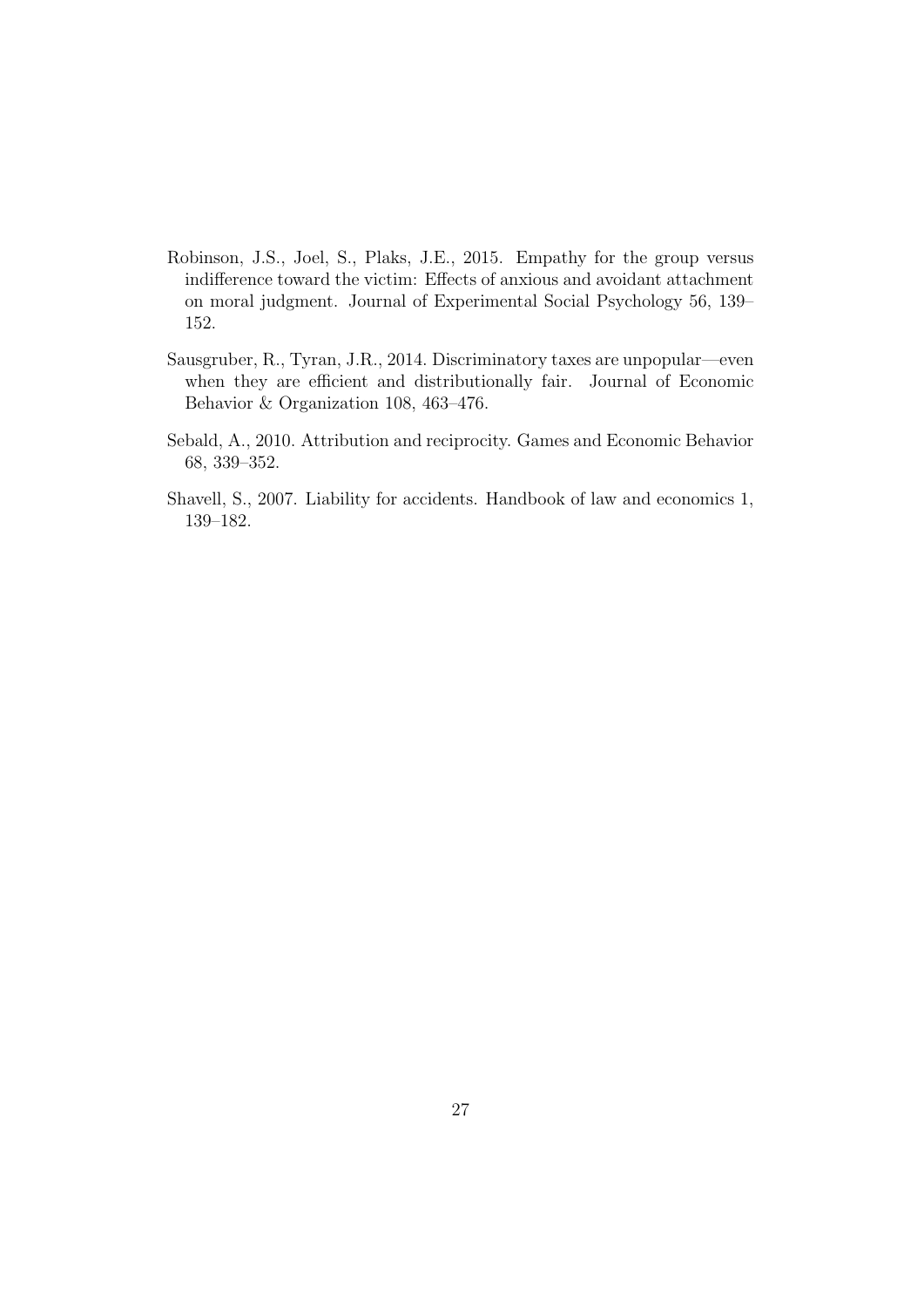#### Supplementary material

#### First-best solution

The first-best solution is given as a solution of the following problem, where a benevolent dictator maximizes the welfare function by choosing the effort level e and variable  $l \in \{L_S, L_A\}$  which determines who is responsible for the loss

$$
\max_{e,l} -Pr(b+e
$$

In the first-best solution, the loss is always paid by the society, i.e.  $l = L_S$ and the first-best effort level is given by the following first order condition

$$
f(T - e^{FB})L_S = c'(e^{FB}).
$$
\n<sup>(1)</sup>

Strict liability regime

In the strict liability regime, the agent always pays the costs whenever the sum of his effort and bad luck falls below the threshold T. Hence, the official chooses effort level that maximizes his own payoff

$$
\max_{e} -Pr(b + e < T)L_A - c(e).
$$

The solution of the problem is given by the following first order condition that implicitly defines the optimal effort under the strict liability regime  $e^{SL}$ .

$$
f(T - e^{SL})L_A = c'(e^{SL})
$$
\n(2)

This paper only considers situations in which strict liability is a better outcome than a situation in which the agent does not exert any effort and the loss is always paid by the society. This is assured by the following assumption:

$$
-Pr(b < T)L_S < -Pr(b + e^{SL} < T) - c(e^{SL})
$$
\n(3)

If this assumption does not hold, there would be no need to consider the strict liability regime at all. Instead, the paper would be reduced to a discussion of whether the identified optimal threshold level of  $b + e$  for the assistance should be applied.

#### Assistance regime without commitment

In the assistance regime without commitment, the official's reaction function is to let the society always pay the loss  $l = L<sub>S</sub>$  and the agent's optimal effort level is equal to zero,  $e^A = 0$ .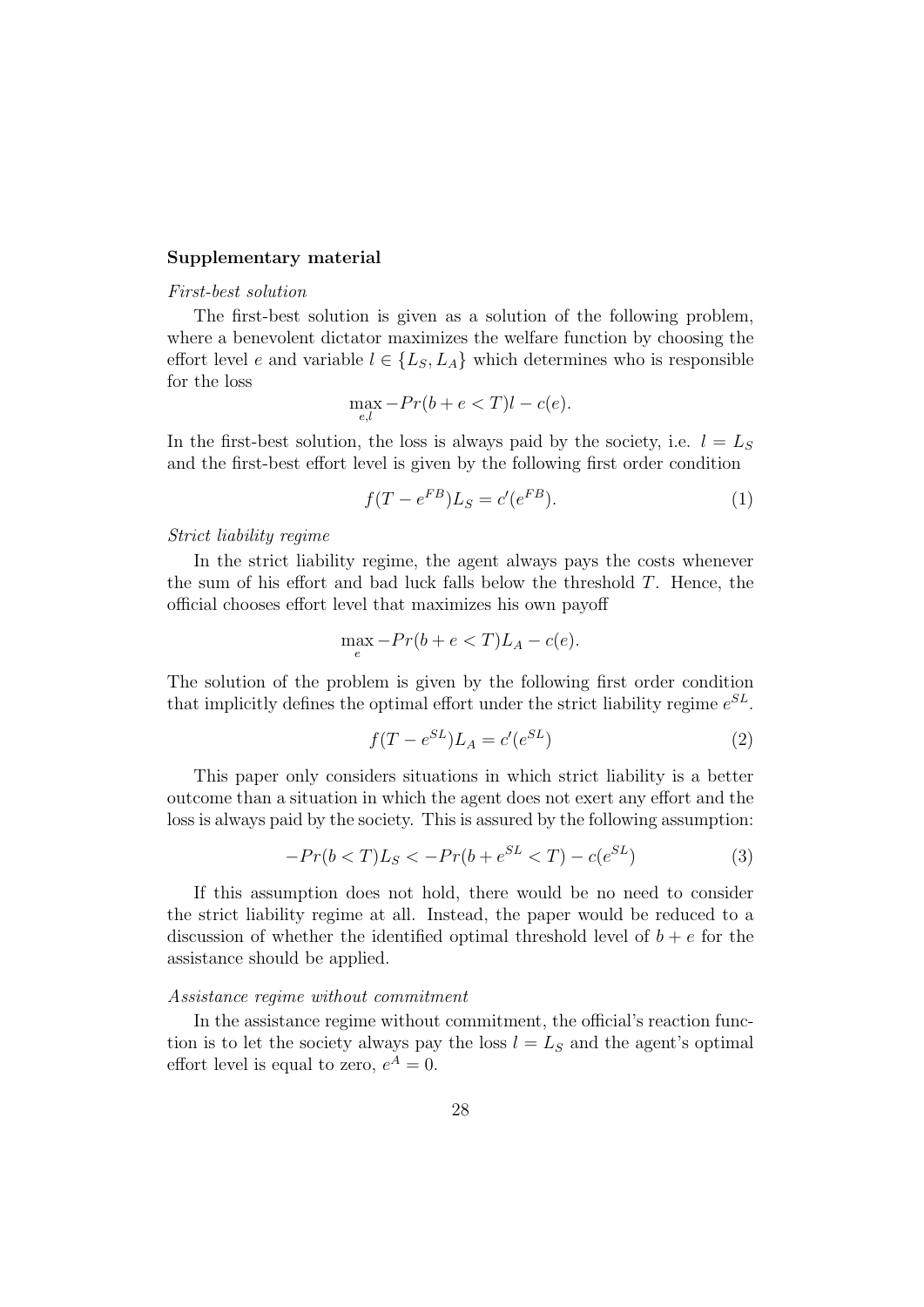#### Assistance regime with commitment

In the assistance regime with commitment, the agent chooses the effort level that maximizes his own payoff

$$
\max_{e} - Pr(b + e < D)L_A - c(e).
$$

The solution of the problem is given by the following condition

$$
f(D - e^*)L_A = c'(e^*).
$$
 (4)

This condition implicitly defines the agent's best-response function  $e^*(D)$ . By applying the implicit function theorem we can derive the slope of this best-response function

$$
e^{*\prime}(D) = \frac{f'(D - e)L_A}{f'(D - e)L_A + c''}.
$$

Since the cost function is non-concave, i.e.  $c'' \geq 0$ , the slope is positive but less or equal to one,  $e^{\ast}(D) \in (0,1]$ . The official chooses the threshold D in order to maximize the welfare function given the agent's best-response function $^{12}$ .

$$
\max_{D} -Pr(b + e^* < D)L_A - Pr(D < b + e^* < T)L_S - c(e^*)\tag{5}
$$

The solution of this problem is given by the following first order condition

$$
f(T - e) e^{*'} L_S - f(D - e)(1 - e^{*'})(L_A - L_S) = c'(e) e^{*'}.
$$
 (6)

#### Proof of effort ranking

It follows from the first-order conditions that  $e^S = 0$  and the condition (3) ensures that  $e^{AC} > 0$ . This proves that  $e^{AC} > e^A$ . By comparing the first order conditions (1) and 2, we can see that the last inequality  $e^{FB} < e^{SL}$ holds. The optimal effort level  $e^{AC}$  satisfies the condition (6) which can be rewritten as  $-\frac{1-e'}{e'}$  $\frac{-e'}{e'} f(D - e^{AC})(L_A - L_S) + f(T - e^{AC})L_s = c'$ . Now, suppose by contradiction that  $e^{AC} > e^{FB}$ . The condition (1) together with the assumptions that marginal cost are non-decreasing  $c' \geq 0$  and the probability

 $12$ The officials problem with N agents would be the same since all agents have the same best-response function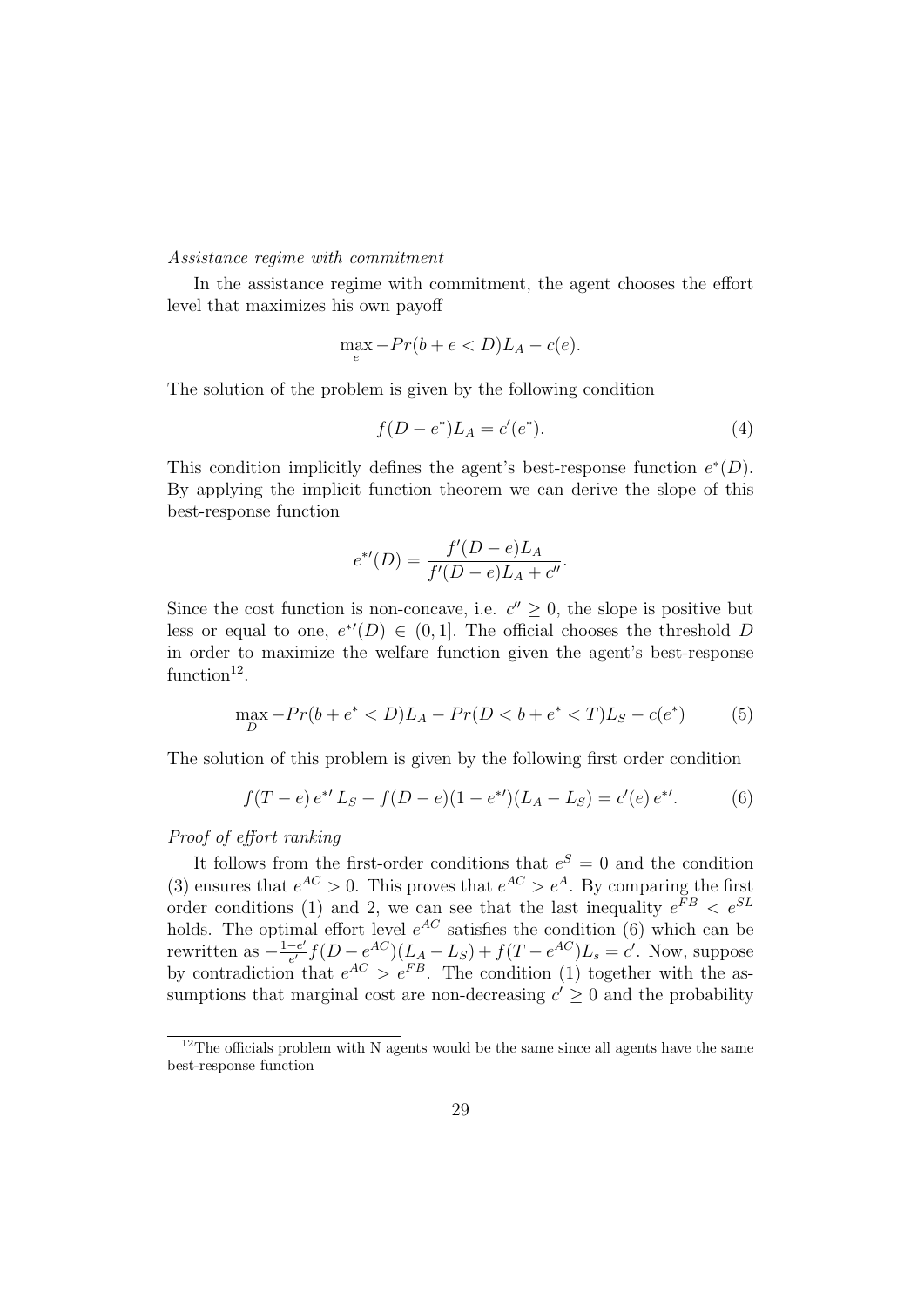function is increasing  $f' > 0$  imply that  $f(T - e^{AC})H_s < c'$ . For the condition (6) to be satisfied, it has to be the case that  $\frac{1-e'}{e'}$  $\frac{-e'}{e'}f(D-e^{AC})(L_A-L_S)$  is negative. This cannot be true since the slope of the best-response function  $e'$  is positive. Hence, we have a contradiction which proves the second inequality  $e^{AC} \leq e^{FB}$ .

#### Proof of welfare ranking

The first inequality  $W^A \n\langle W^{SL} \rangle$  holds by assumption (3). The prove the second inequality  $W^{SL} < W^{AC}$  consider the welfare in a assistance regime with commitment as a function of the assistance threshold  $W(D) = -Pr(b +$  $e^* < D/L_A-Pr(D < b+e^* < T)L_S-c(e^*)$  where  $e^*$  is given by the condition (6). The welfare  $W^{AC}$  is the maximum value of the welfare function  $W(D)$ given by problem (5). The welfare in strict liability regime is a equal to this welfare evaluated at T, i.e.  $W^{SL} = W(T)$ . Therefore, we only need to show that the inequality is strict. When we calculate the first derivative of the welfare and plug-in for c' from condition (6) we get  $f(T - e) e^{*\prime} L_S - f(D - e)$  $e(1-e^{*\prime})(L_A-L_S) = f(D-e)L_A e^{*\prime}$ . By evaluating the first derivative as point T we have  $-f(T - e)(L_A - L_S) < 0$ . Since the welfare function is decreasing at T, it holds that  $W^{AC} > W^{SL}$ . The third inequality  $W^{AC}$  $W<sup>FB</sup>$  also holds as strict because it cannot be simultaneously the case that  $D = 0$  and  $e^{AC} = e^{FB}$ .